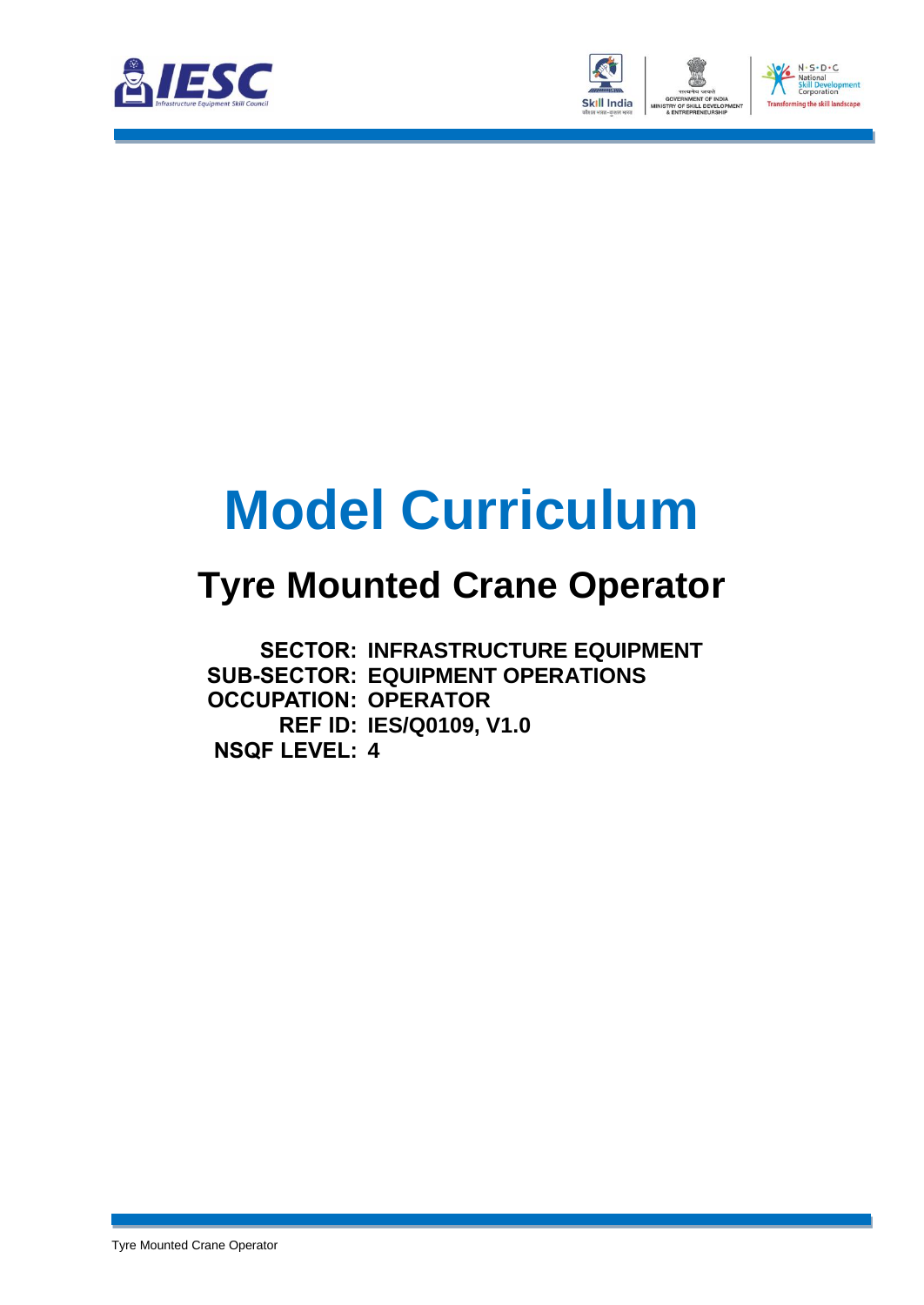



| Skill India<br>कीकार भारत-कुश्चार भारत | <b>ENESC</b><br>Certificate                                                                                                                      | .s.p.c<br>Develooment<br>Corporation<br><b>Transforming the skill landscape</b> |  |
|----------------------------------------|--------------------------------------------------------------------------------------------------------------------------------------------------|---------------------------------------------------------------------------------|--|
|                                        | <b>CURRICULUM COMPLIANCE TO</b><br>QUALIFICATION PACK - NATIONAL OCCUPATIONAL STANDARDS                                                          |                                                                                 |  |
|                                        | is hereby issued by the                                                                                                                          |                                                                                 |  |
| INFRASTRUCTURE EQUIPMENT SKILL COUNCIL |                                                                                                                                                  |                                                                                 |  |
| for the                                |                                                                                                                                                  |                                                                                 |  |
| <b>MODEL CURRICULUM</b>                |                                                                                                                                                  |                                                                                 |  |
|                                        | Complying to National Occupational Standards of<br>Job Role/ Qualification Pack: 'Tyre Mounted Crane Operator' QP No. 'IES/ Q 0109 NSQF Level 4' |                                                                                 |  |
|                                        |                                                                                                                                                  |                                                                                 |  |
| Date of Issuance:                      | April 1st, 2017                                                                                                                                  |                                                                                 |  |
| Valid up to:                           | March 31 <sup>%</sup> , 2019                                                                                                                     | Authorized Signatory<br>(Infrastructure Equipment Skill Council)                |  |
|                                        | * Valid up to the next review date of the Qualification Pack                                                                                     |                                                                                 |  |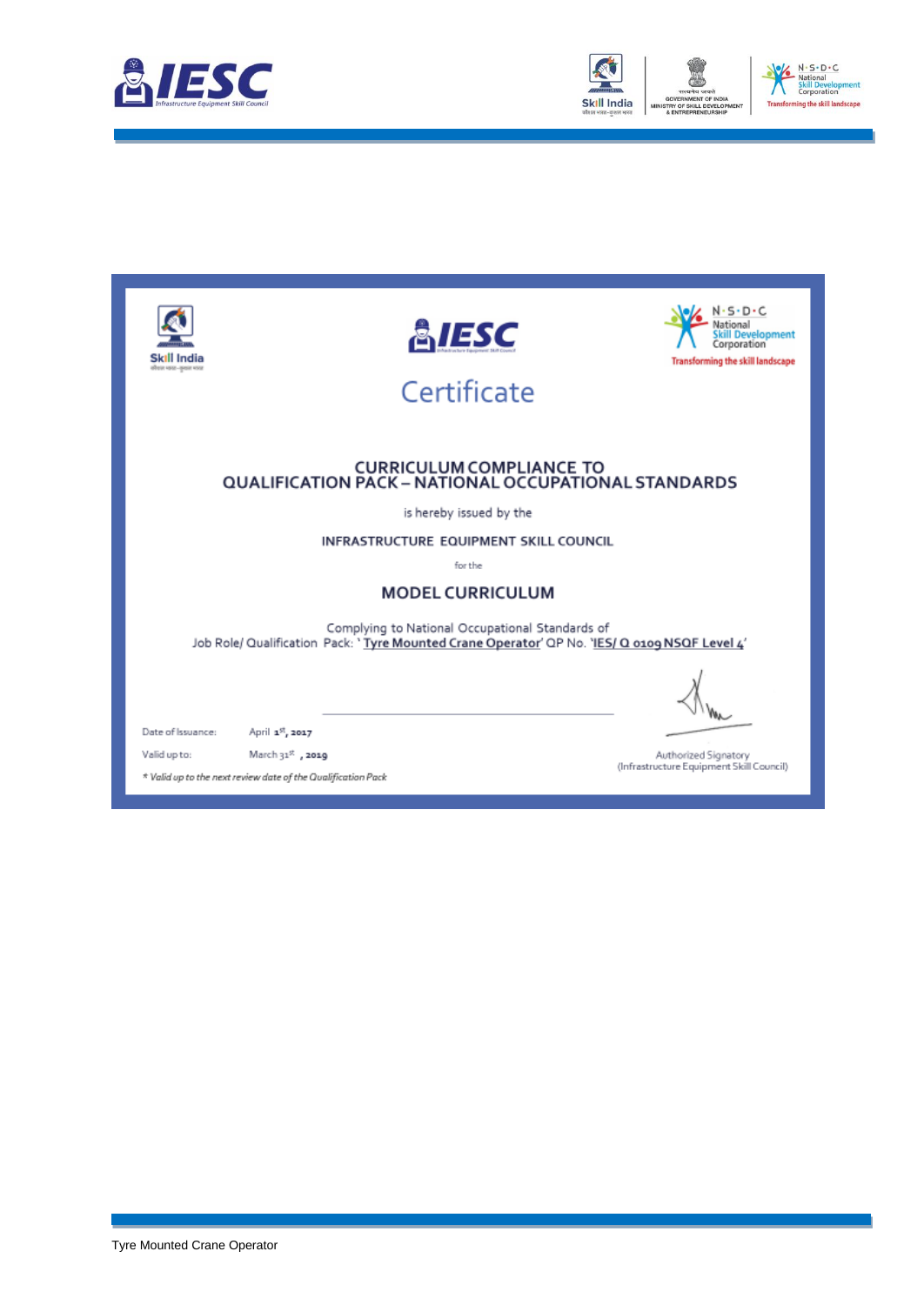



### **TABLE OF CONTENTS**

<span id="page-2-2"></span><span id="page-2-1"></span><span id="page-2-0"></span>

| 1. Curriculum                    | 01 |
|----------------------------------|----|
| 2. Trainer Prerequisites         | 09 |
| 3. Annexure: Assessment Criteria | 10 |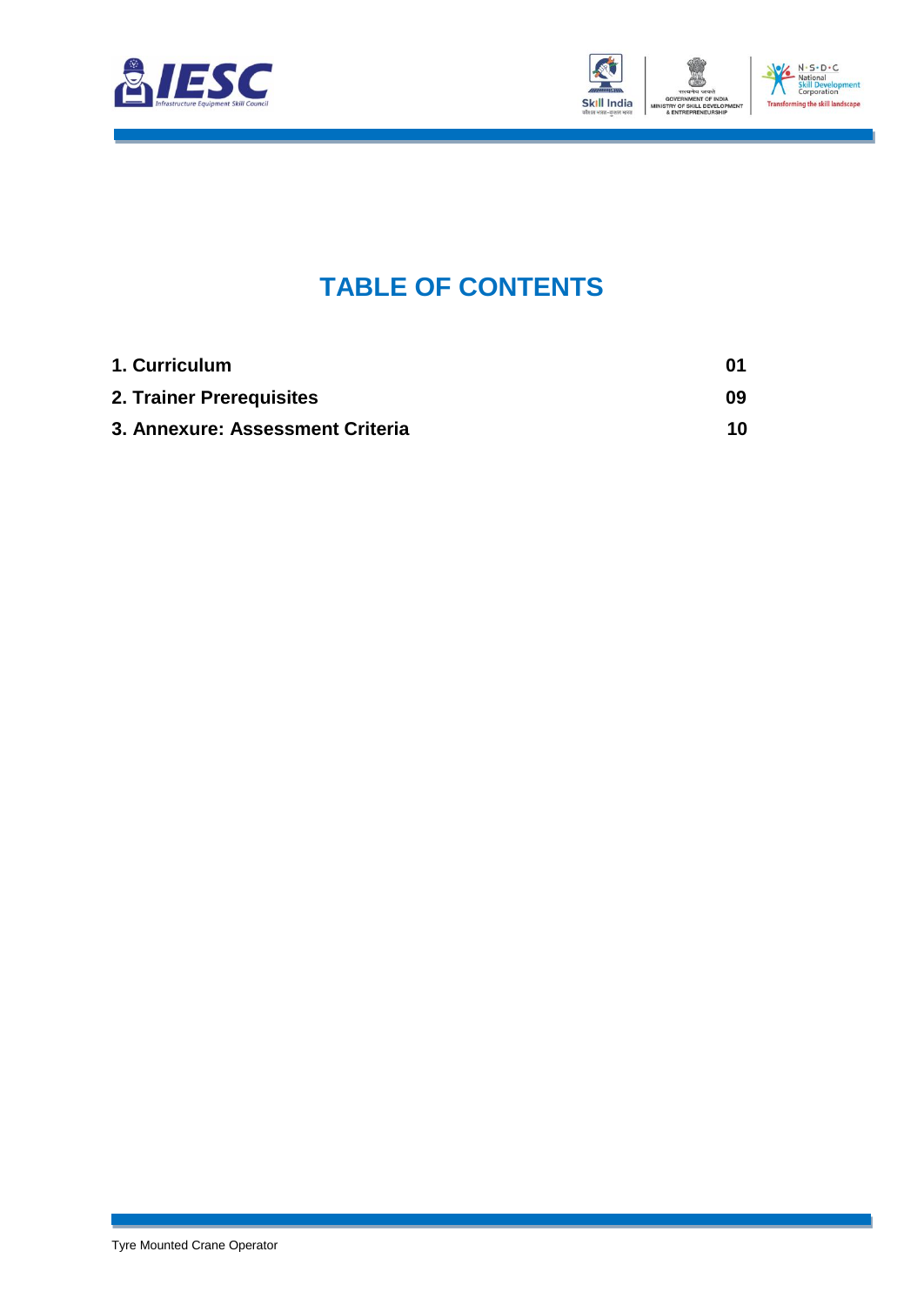



## <span id="page-3-0"></span>**Tyre [Mounted Crane](#page-2-0) [Operator](#page-2-0)**

**CURRICULUM / SYLLABUS**

This program is aimed at training candidates for the job of a "Tyre Mounted Crane Operator", in the "Infrastructure Equipment" Sector/Industry and aims at building the following key competencies amongst the learner

| <b>Program Name</b>                              | <b>Tyre Mounted Crane Operator</b>                                                                                                                                                                                                                                                                                                                                                                                                                                                                                                                                                                                                                                                                                                                                                                                                                                                                                                                                                                                                                                                   |                                                                   |               |
|--------------------------------------------------|--------------------------------------------------------------------------------------------------------------------------------------------------------------------------------------------------------------------------------------------------------------------------------------------------------------------------------------------------------------------------------------------------------------------------------------------------------------------------------------------------------------------------------------------------------------------------------------------------------------------------------------------------------------------------------------------------------------------------------------------------------------------------------------------------------------------------------------------------------------------------------------------------------------------------------------------------------------------------------------------------------------------------------------------------------------------------------------|-------------------------------------------------------------------|---------------|
| <b>Qualification Pack</b><br>Name & Reference ID | IES/Q0109                                                                                                                                                                                                                                                                                                                                                                                                                                                                                                                                                                                                                                                                                                                                                                                                                                                                                                                                                                                                                                                                            |                                                                   |               |
| <b>Version No.</b>                               | 1.0                                                                                                                                                                                                                                                                                                                                                                                                                                                                                                                                                                                                                                                                                                                                                                                                                                                                                                                                                                                                                                                                                  | <b>Version Update Date</b>                                        | 31 March 2015 |
| <b>Pre-requisites to</b><br><b>Training</b>      | Class 8th Standard preferably                                                                                                                                                                                                                                                                                                                                                                                                                                                                                                                                                                                                                                                                                                                                                                                                                                                                                                                                                                                                                                                        | Certification Training in Tyre Mounted Crane Operations preferred |               |
| <b>Training Outcomes</b>                         | 2 years' experience in operating a Tyre Mounted Crane<br>After completing this programme, participants will be able to:<br>Carry out pre-operation checks for tyre mounted crane.<br>Introduction to tyre mounted crane, basic working of engine,<br>hydraulic and electrical systems, operational controls and<br>alarms, instrument panel, preparing machine for operations.<br>Carry out tyre mounted crane operations. Load charts,<br>$\bullet$<br>work site inspection, starting up, assembling crane, rigging,<br>hooking, lifting load and hauling safely and stacking stably,<br>parking & shutting down the machine; post-operative checks.<br>Carry out regular maintenance of tyre mounted crane.<br>$\bullet$<br>General maintenance policy and procedures, periodic service<br>schedule; common faults and their diagnosis; reports and<br>documents.<br>Comply with worksite health and safety guidelines. Health,<br>$\bullet$<br>environment<br>policies; personal<br>safety<br>and<br>protective<br>equipment, fire-fighting equipment, basic first aid for common |                                                                   |               |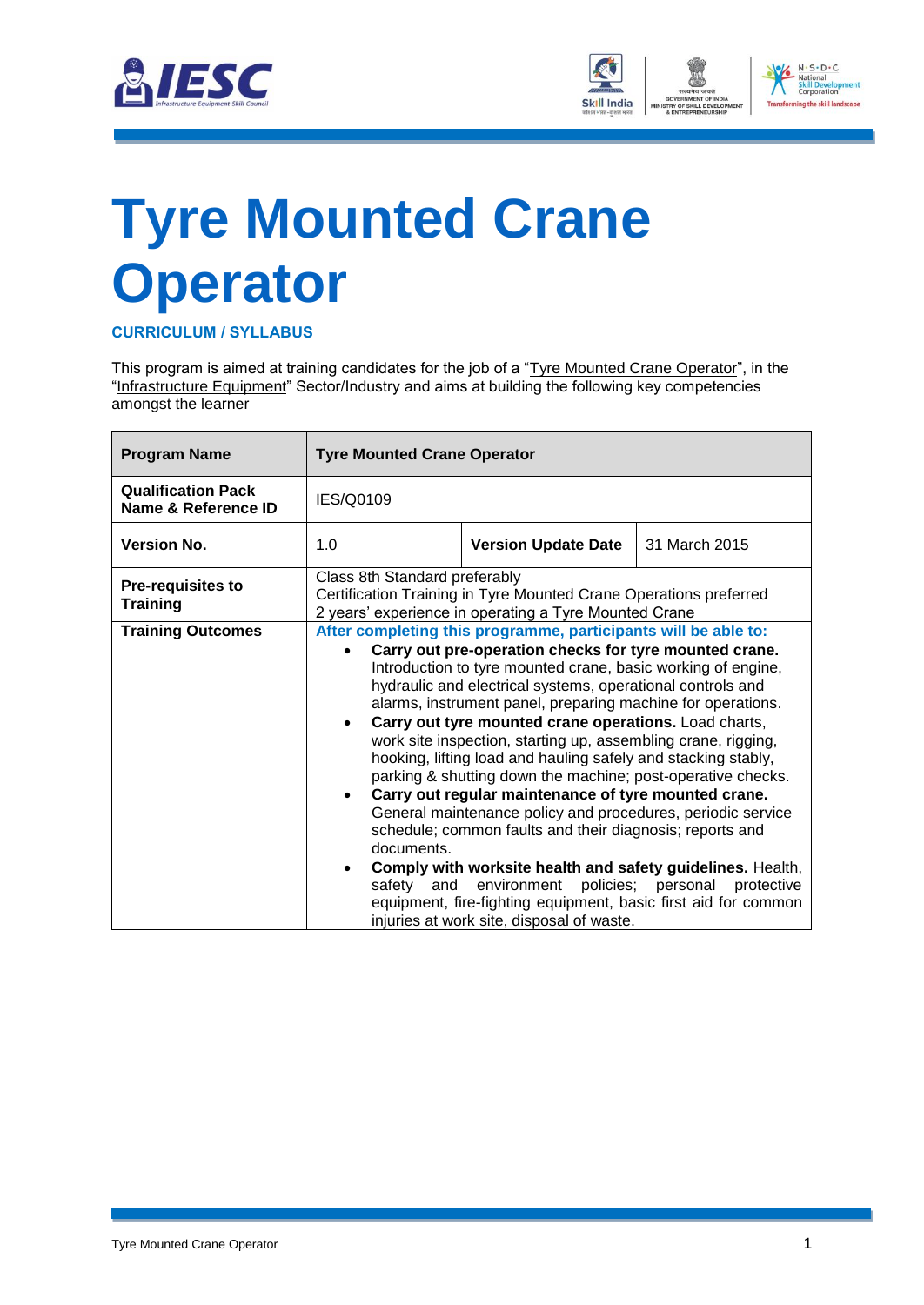



This course encompasses 4 out of 4 National Occupational Standards (NOS) of "Tyre Mounted Crane Operator" Qualification Pack issued by "Infrastructure Equipment Skill Council".

| Sr.<br>No. | <b>Module</b>                                                                                                                                                                                                                    | <b>Key Learning Outcomes</b>                                                                                                                                                                                                                                                                                                                                                                                                                                                                                                                                                                                                                                                                                                                                                                                                                                                                                                                                                                                                                                                                                                                                                                                                                                                 | <b>Equipment Required</b>                                                                                                                                                                                                                                                                                         |
|------------|----------------------------------------------------------------------------------------------------------------------------------------------------------------------------------------------------------------------------------|------------------------------------------------------------------------------------------------------------------------------------------------------------------------------------------------------------------------------------------------------------------------------------------------------------------------------------------------------------------------------------------------------------------------------------------------------------------------------------------------------------------------------------------------------------------------------------------------------------------------------------------------------------------------------------------------------------------------------------------------------------------------------------------------------------------------------------------------------------------------------------------------------------------------------------------------------------------------------------------------------------------------------------------------------------------------------------------------------------------------------------------------------------------------------------------------------------------------------------------------------------------------------|-------------------------------------------------------------------------------------------------------------------------------------------------------------------------------------------------------------------------------------------------------------------------------------------------------------------|
| 1          | <b>Carry out pre-</b><br>operation checks on<br>tyre mounted crane<br><b>Theory Duration</b><br>(hh:mm)<br>08:00<br><b>Practical Duration</b><br>(hh:mm)<br>16:00<br><b>Corresponding NOS</b><br><b>Code</b><br><b>IES/N0125</b> | <b>Organisational Context: Acquire a</b><br>working knowledge of the following:<br>Organisation structure, reporting<br>and escalation line.<br>Time frame for resolution of<br>$\bullet$<br>problems reported.<br>Performance<br>standards<br>and<br>$\bullet$<br>procedures in the company.<br>Work<br>target<br>and<br>review<br>$\bullet$<br>mechanism with supervisor.<br>Location of special tools and<br>$\bullet$<br>accessories/equipment<br>Location and process for storage<br>$\bullet$<br>and disposal of waste.<br><b>Technical Knowledge: Understand the</b><br>fundamentals of the following:<br>Overview of different types of<br>$\bullet$<br>cranes and its use/applications.<br><b>Basic</b><br>working<br>of<br>engine,<br>$\bullet$<br>hydraulic & electrical systems in a<br>tyre mounted crane.<br>Platform, tower, turntable, scissor<br>$\bullet$<br>stack structures, wear pads.<br>Outriggers and wheels, drive<br>$\bullet$<br>wheel and motor.<br>Controls, levers, switches and<br>alarms, instrument panel & fuse<br>box<br>Procedure for checking, filling<br>and topping up of fuel, coolants<br>and oils<br>Method<br>of<br>greasing<br>and<br>lubrication.<br>Optimal working condition of<br>components<br>and<br>monitoring<br>systems | $\bullet$<br>Tyre Mounted Crane<br>with standard<br>tools,<br>accessories<br>and<br>equipment.<br>Class room with audio-<br>$\bullet$<br>video system<br>Manufacturers O and<br>$\bullet$<br>M Manual & Video<br>Safety video<br>$\bullet$<br>PPE Items & Safety<br>$\bullet$<br>Gear<br>Open ground<br>$\bullet$ |
|            |                                                                                                                                                                                                                                  | <b>Skills - Core &amp; Professional: Acquire</b><br>the ability to:                                                                                                                                                                                                                                                                                                                                                                                                                                                                                                                                                                                                                                                                                                                                                                                                                                                                                                                                                                                                                                                                                                                                                                                                          |                                                                                                                                                                                                                                                                                                                   |
|            |                                                                                                                                                                                                                                  | Read<br>- &<br>understand<br>general<br>instructions/guidelines related to<br>equipment & worksite ops.<br>Write and record any incidents &<br>deviations on the prescribed<br>formats.                                                                                                                                                                                                                                                                                                                                                                                                                                                                                                                                                                                                                                                                                                                                                                                                                                                                                                                                                                                                                                                                                      |                                                                                                                                                                                                                                                                                                                   |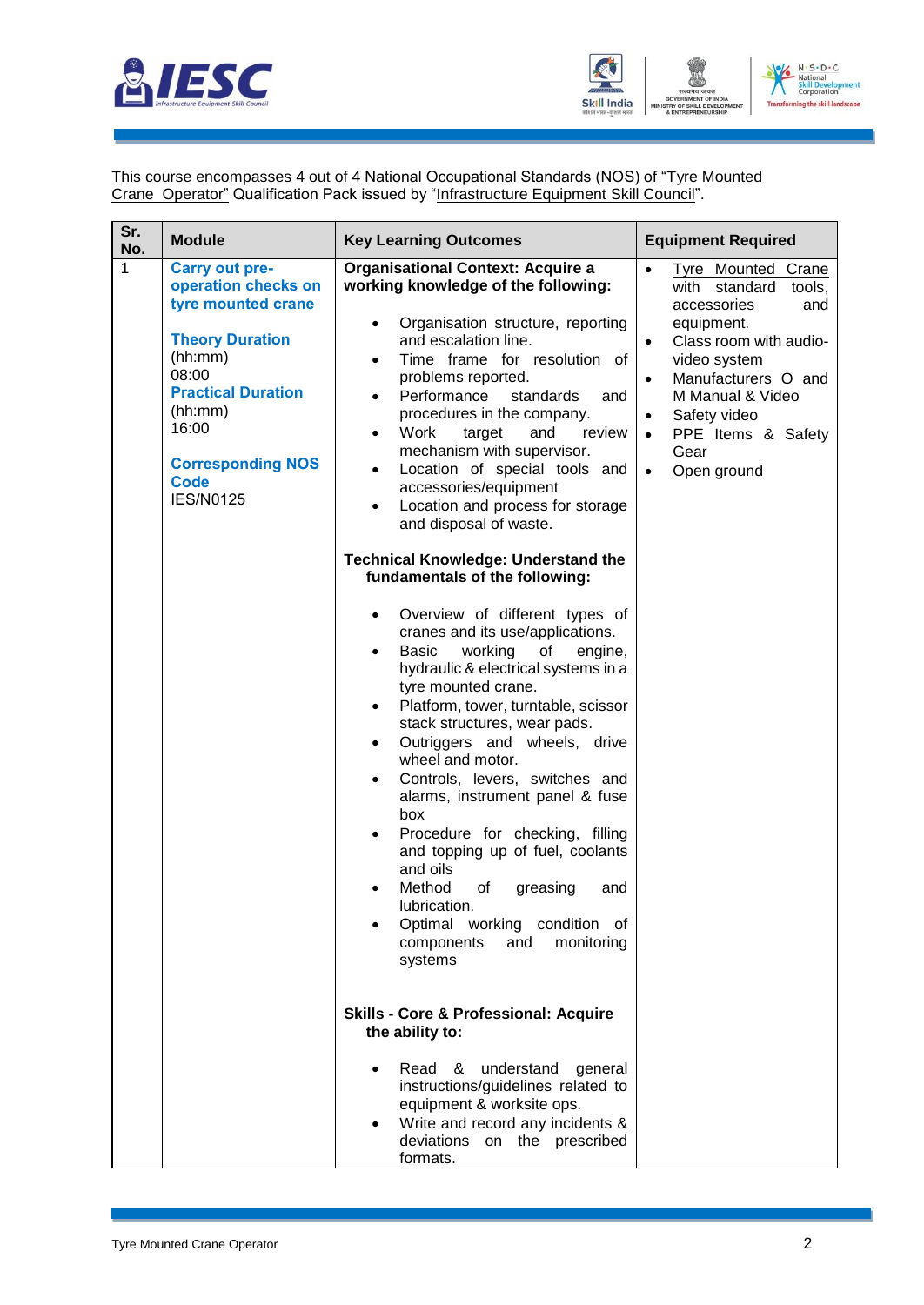





| Sr.<br>No. | <b>Module</b> | <b>Key Learning Outcomes</b>                                                                                                                                                                                                                                                                                                                                                                                                                                                                                                                                                                                                                                                                                                                                                                                                                                                                                                                                                                                                                                                                                                                                                                                                                                                                                                                                         | <b>Equipment Required</b> |
|------------|---------------|----------------------------------------------------------------------------------------------------------------------------------------------------------------------------------------------------------------------------------------------------------------------------------------------------------------------------------------------------------------------------------------------------------------------------------------------------------------------------------------------------------------------------------------------------------------------------------------------------------------------------------------------------------------------------------------------------------------------------------------------------------------------------------------------------------------------------------------------------------------------------------------------------------------------------------------------------------------------------------------------------------------------------------------------------------------------------------------------------------------------------------------------------------------------------------------------------------------------------------------------------------------------------------------------------------------------------------------------------------------------|---------------------------|
|            |               | Orally communicate information<br>& instructions to co-workers in a<br>clear and concise manner.<br>Plan and organise work related<br>tasks with all concerned in most<br>efficient and cost-effective way.                                                                                                                                                                                                                                                                                                                                                                                                                                                                                                                                                                                                                                                                                                                                                                                                                                                                                                                                                                                                                                                                                                                                                          |                           |
|            |               | <b>Performance Criteria: Execute the</b><br>following tasks and procedures:                                                                                                                                                                                                                                                                                                                                                                                                                                                                                                                                                                                                                                                                                                                                                                                                                                                                                                                                                                                                                                                                                                                                                                                                                                                                                          |                           |
|            |               | <b>Pre-op checks</b><br>Visually inspect the machine for<br>Cracks in the weld or<br>structural components.<br>Excessive<br>rust<br>or<br>$\circ$<br>corrosion /oxidation in<br>components<br>Oil leaks and damages to<br>$\circ$<br>hoses and lines.<br>Check<br>all<br>critical<br>structural<br>associated<br>components,<br>fasteners and pins are in place.<br>Check all compartment covers<br>in<br>place<br>and<br>properly<br>are<br>secured/latched.<br>Check all components in engine,<br>hydraulic and electrical systems<br>are fitted correctly/not missing<br>Check all levels in the engine<br>(fuel, lube, coolant), transmission<br>& hydraulic systems; top up<br>where necessary<br>Inspect air filters and gaskets;<br>clean and empty dust bowls<br>Drain water sediments in the fuel<br>system<br>Check battery electrolyte levels<br>and terminal tightness.<br>Check tension of fan belt and<br>compressor belt if fitted<br>Inspect all greasing points and<br>pivots and ensure lubrication<br>Check footplates and steps are<br>$\bullet$<br>free of mud and oil spills.<br>Check platform, tower, turntable,<br>$\bullet$<br>scissor stack structures, wear<br>pads.<br>Check tire pressure and wheel<br>nuts for tightness.<br>Check all<br>controls,<br>gauges,<br>switches, lights, reflectors and<br>horns are functional especially |                           |
|            |               | limit switches                                                                                                                                                                                                                                                                                                                                                                                                                                                                                                                                                                                                                                                                                                                                                                                                                                                                                                                                                                                                                                                                                                                                                                                                                                                                                                                                                       |                           |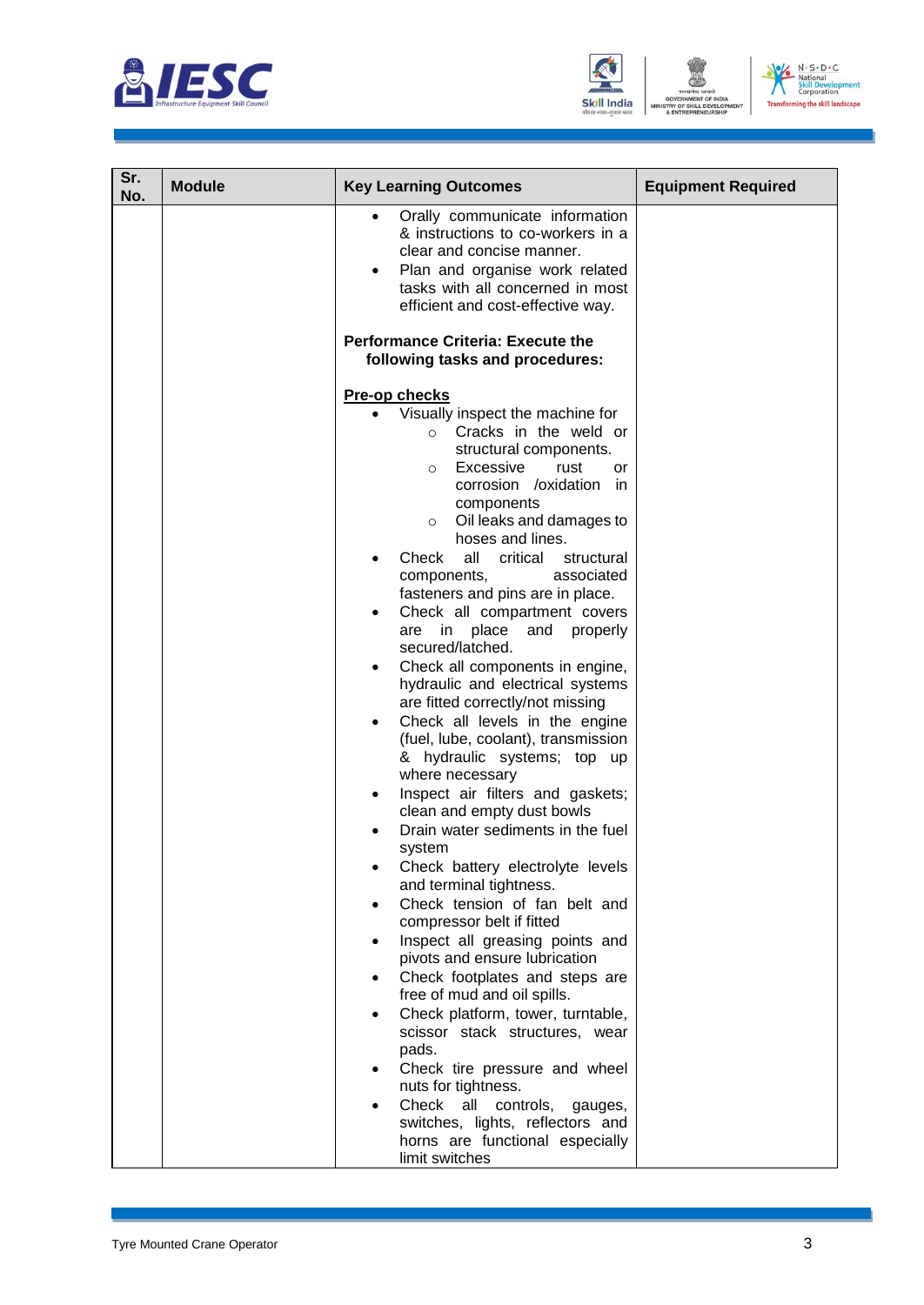





| Sr.<br>No. | <b>Module</b>                                                                                                                                                                                  | <b>Key Learning Outcomes</b>                                                                                                                                                                                                                                                                                                                                                                                                                                                                                                                                                                                                                                                                                                                                                                                                                                                                                                                                                                                                                                                                                                                                                                                                                       | <b>Equipment Required</b>                                                                                                                                                                                                                                                                                                                                                              |
|------------|------------------------------------------------------------------------------------------------------------------------------------------------------------------------------------------------|----------------------------------------------------------------------------------------------------------------------------------------------------------------------------------------------------------------------------------------------------------------------------------------------------------------------------------------------------------------------------------------------------------------------------------------------------------------------------------------------------------------------------------------------------------------------------------------------------------------------------------------------------------------------------------------------------------------------------------------------------------------------------------------------------------------------------------------------------------------------------------------------------------------------------------------------------------------------------------------------------------------------------------------------------------------------------------------------------------------------------------------------------------------------------------------------------------------------------------------------------|----------------------------------------------------------------------------------------------------------------------------------------------------------------------------------------------------------------------------------------------------------------------------------------------------------------------------------------------------------------------------------------|
|            |                                                                                                                                                                                                | cables,<br>grappling<br>Inspect<br>$\bullet$<br>devices, safety chains,<br>hitch<br>components,<br>outriggers<br>and<br>engaging tools.<br>Check the parking and electrical<br>$\bullet$<br>braking<br>system<br>including<br>breakaway mechanism.<br>Check all decals are legible and<br>in place                                                                                                                                                                                                                                                                                                                                                                                                                                                                                                                                                                                                                                                                                                                                                                                                                                                                                                                                                 |                                                                                                                                                                                                                                                                                                                                                                                        |
|            |                                                                                                                                                                                                | <b>Documentation &amp; Reporting</b><br>Maintain a logbook to record all<br>checks /activities carried out<br>before starting the hydra crane<br>Report defects and problems in<br>time and, if beyond his scope,<br>escalate as necessary                                                                                                                                                                                                                                                                                                                                                                                                                                                                                                                                                                                                                                                                                                                                                                                                                                                                                                                                                                                                         |                                                                                                                                                                                                                                                                                                                                                                                        |
| 2          | Operate a tyre<br>mounted crane.<br><b>Theory Duration</b><br>(hh:mm)<br>18:00<br><b>Practical Duration</b><br>(hh:mm)<br>36:00<br><b>Corresponding NOS</b><br><b>Code</b><br><b>IES/N0126</b> | Organisational Context: Acquire a<br>working knowledge of the following:<br>Responsibilities and time frame for<br>$\bullet$<br>assigned jobs/work targets.<br>Emergency<br>organisation<br>and<br>$\bullet$<br>reporting channel at work site.<br>Escalation matrix and time frame for<br>$\bullet$<br>resolution of problems<br>Equipment<br>costs<br>delay<br>and<br>$\bullet$<br>implications to company.<br>Location and process for storage and<br>$\bullet$<br>disposal of waste.<br>Work target and performance review<br>$\bullet$<br>mechanism with supervisor.<br><b>Technical Knowledge: Understand the</b><br>fundamentals of the following:<br>Besides technical knowledge related<br>$\bullet$<br>to pre-op checks should know<br>Types of material, methods and tools<br>$\bullet$<br>used in various construction activities<br>where cranes are used.<br>Manufacturers criteria for:<br><b>Equipment operations</b><br>$\circ$<br><b>Equipment modification</b><br>$\circ$<br>Load capacity limitations<br>$\circ$<br>Reading of load charts and their<br>٠<br>correct interpretation & application<br>Rigging:<br>Hardware<br>and<br>tools,<br>$\bullet$<br>methods and procedures, different<br>configurations, hook up points | <b>Tyre Mounted Crane</b><br>$\bullet$<br>with standard<br>tools,<br>accessories<br>and<br>equipment.<br>Range<br>of weighted<br>$\bullet$<br>loads<br>with<br>lifting<br>hooks.<br>Class room with audio-<br>$\bullet$<br>video system<br>Manufacturers O and<br>$\bullet$<br>M Manual & Video<br>Safety video<br>$\bullet$<br>PPE Items & Safety<br>$\bullet$<br>Gear<br>Open ground |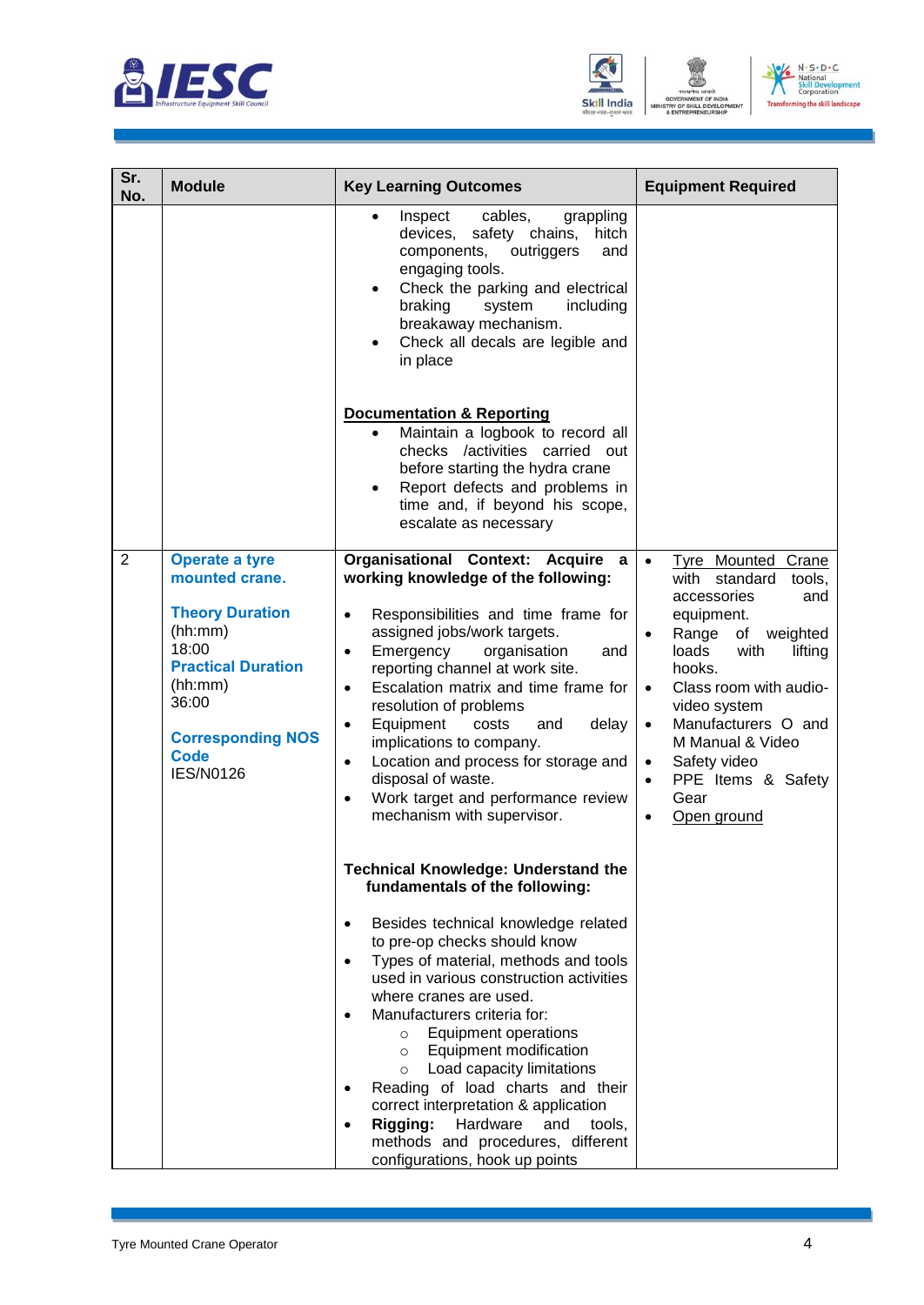





| Sr.<br>No. | <b>Module</b> | <b>Key Learning Outcomes</b>                                                                                                                                                                                                                                                                                                                                                                                                                                                                                                                                                                                                                                                                                                       | <b>Equipment Required</b> |
|------------|---------------|------------------------------------------------------------------------------------------------------------------------------------------------------------------------------------------------------------------------------------------------------------------------------------------------------------------------------------------------------------------------------------------------------------------------------------------------------------------------------------------------------------------------------------------------------------------------------------------------------------------------------------------------------------------------------------------------------------------------------------|---------------------------|
|            |               | Hoisting: Hook up points, operation<br>$\bullet$<br>techniques, safety measures and<br>stability conditions.<br>Hauling: Rules of the<br>road/<br>$\bullet$<br>walkways, safety dos and don'ts,<br>stability during move.<br>Stacking: Procedures for stacking<br>$\bullet$<br>loads in designated manner, correctly<br>and safely;<br>Crane tipping prevention techniques<br>$\bullet$<br>Multi crane operations<br>$\bullet$<br>Regulations, standards and safety<br>$\bullet$<br>rules for tyre<br>mounted<br>crane<br>operations.<br>Various hand signals, safety and<br>$\bullet$<br>emergency signs at work site.                                                                                                            |                           |
|            |               | Skills - Core & Professional: Acquire<br>the ability to:                                                                                                                                                                                                                                                                                                                                                                                                                                                                                                                                                                                                                                                                           |                           |
|            |               | In addition to core and generic skills<br>$\bullet$<br>listed above<br>Interpret signage on road and at work<br>$\bullet$<br>site operations correctly.<br>Use correct terminology<br>while<br>$\bullet$<br>interacting with others at site<br>Plan work schedule in time bound and<br>$\bullet$<br>cost-effective way.<br>Identify operational slow-downs and<br>$\bullet$<br>take timely remedial actions.                                                                                                                                                                                                                                                                                                                       |                           |
|            |               | Performance Criteria. Execute the<br>following tasks and procedures:                                                                                                                                                                                                                                                                                                                                                                                                                                                                                                                                                                                                                                                               |                           |
|            |               | Understand the task, plan and<br>the<br>methodology<br>for<br>organise<br>execution as per the site conditions.<br>Starting up: After pre- use and<br>$\bullet$<br>running checks, start engine and<br>assemble/station near load on firm<br>level ground.<br>Rigging:<br>Assist<br>extending<br>in<br>outriggers and check locking pins<br>Hooking: Assist in hooking to attach<br>sling, shackle and chains as required.<br>Lifting: Lift the load, release at a<br>small height to check holding and<br>control brakes; test its stability before<br>moving.<br>Hauling. Move the load to the desired<br>٠<br>area safely observing all precautions<br>Stacking. Discharge load in the<br>designated area safely and correctly. |                           |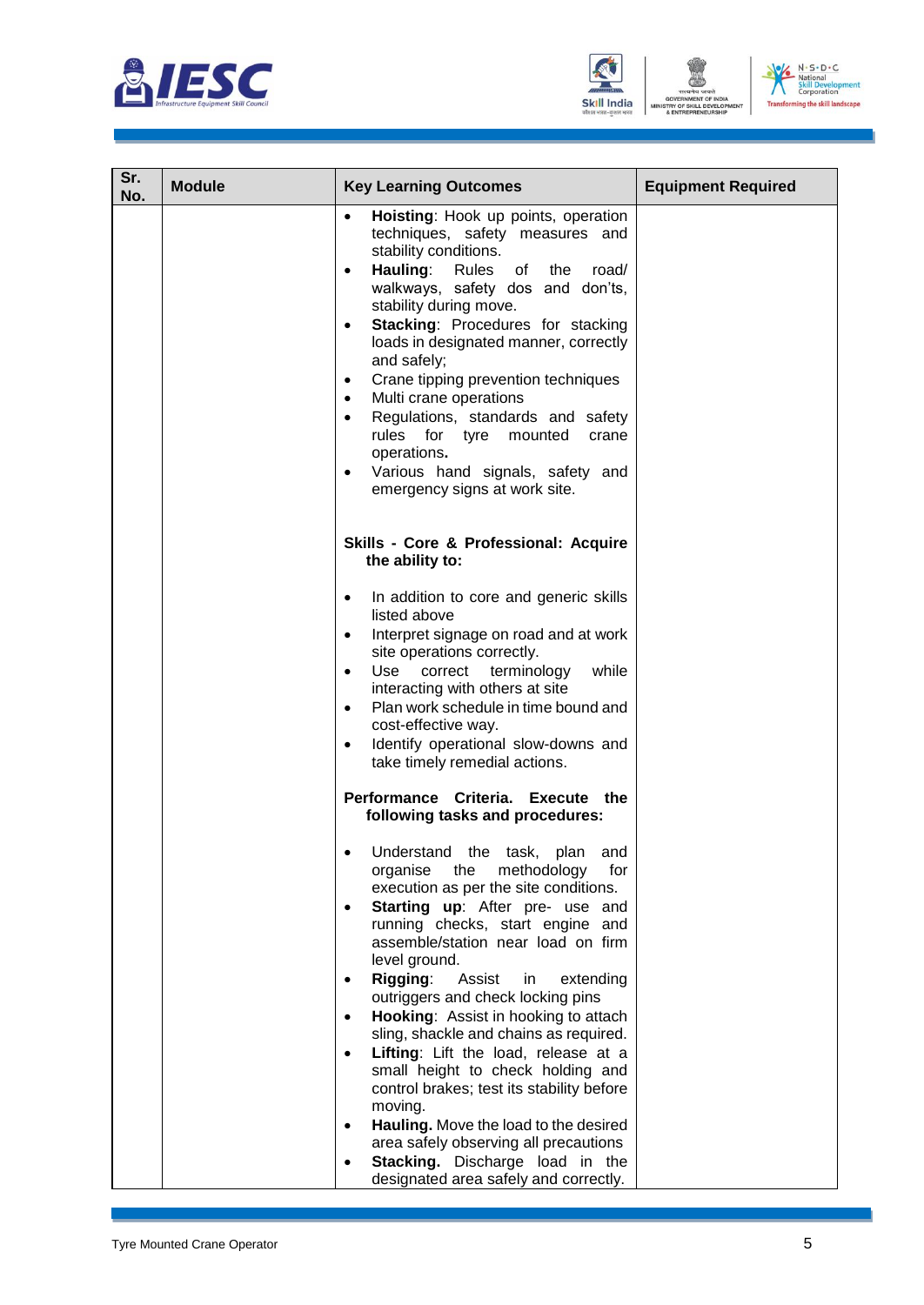





| Sr.<br>No. | <b>Module</b>                                                                                                                                                                                                                                             | <b>Key Learning Outcomes</b>                                                                                                                                                                                                                                                                                                                                                                                                                                                                                                                                                                                                                                                                                                                                                                                                                                                                                                                                                                                                                                                                                                                                                                                                                                                                                                                                                                                                                                                                                                                                                                                                                                     | <b>Equipment Required</b>                                                                                                                                                                                                                                                                                             |
|------------|-----------------------------------------------------------------------------------------------------------------------------------------------------------------------------------------------------------------------------------------------------------|------------------------------------------------------------------------------------------------------------------------------------------------------------------------------------------------------------------------------------------------------------------------------------------------------------------------------------------------------------------------------------------------------------------------------------------------------------------------------------------------------------------------------------------------------------------------------------------------------------------------------------------------------------------------------------------------------------------------------------------------------------------------------------------------------------------------------------------------------------------------------------------------------------------------------------------------------------------------------------------------------------------------------------------------------------------------------------------------------------------------------------------------------------------------------------------------------------------------------------------------------------------------------------------------------------------------------------------------------------------------------------------------------------------------------------------------------------------------------------------------------------------------------------------------------------------------------------------------------------------------------------------------------------------|-----------------------------------------------------------------------------------------------------------------------------------------------------------------------------------------------------------------------------------------------------------------------------------------------------------------------|
|            |                                                                                                                                                                                                                                                           | <b>Shutting down: Uninstall outriggers,</b><br>$\bullet$<br>move and park the machine in<br>garage; shut down as per procedure.<br>Inspect for damages; leaks etc and<br>$\bullet$<br>report / take appropriate action as laid<br>down.                                                                                                                                                                                                                                                                                                                                                                                                                                                                                                                                                                                                                                                                                                                                                                                                                                                                                                                                                                                                                                                                                                                                                                                                                                                                                                                                                                                                                          |                                                                                                                                                                                                                                                                                                                       |
| 3          | <b>Carry out routine</b><br>maintenance and<br>trouble shooting of a<br>tyre mounted crane.<br><b>Theory Duration</b><br>(hh:mm)<br>08:00<br><b>Practical Duration</b><br>(hh:mm)<br>16:00<br><b>Corresponding NOS</b><br><b>Code</b><br><b>IES/N0127</b> | Organisational<br><b>Context:</b><br><b>Acquire</b><br>working knowledge of the following:<br>Breakdown and maintenance policy<br>and services.<br>Emergency organisation structure<br>$\bullet$<br>and reporting channel at work site.<br>Escalation matrix and time frame for<br>$\bullet$<br>resolution of problems.<br>Location<br>of special tools<br>and<br>$\bullet$<br>equipment/ accessories.<br>Safety policy and procedures<br>$\bullet$<br><b>Technical Knowledge. Understand the</b><br>fundamentals of the following:<br>Maintenance and service Schedule<br>$\bullet$<br>including related checklists<br>Common defects and general causes<br>$\bullet$<br>for breakdown.<br>Skills - Core & Professional. Acquire<br>the ability to:<br>In addition to core and generic skills<br>$\bullet$<br>listed above;<br>Plan<br>maintenance<br>&<br>servicing<br>$\bullet$<br>keeping operational needs in mind.<br>Performance Criteria.<br>Execute the<br>following tasks and procedures:<br><b>Routine Maintenance:</b><br>Ensure machine correctly and safely<br>$\bullet$<br>positioned<br>before<br>carrying<br>out<br>maintenance.<br>Clean machine outside and inside<br>$\bullet$<br>thoroughly of all spilt oils, grease,<br>mud and dirt<br>Check crane structure and boom for<br>$\bullet$<br>deformed,<br>cracked<br>corroded<br>or<br>members<br>Check boom for extension alignment,<br>$\bullet$<br>cords, lattices and end connections<br>Check wire ropes for wear and tear.<br>$\bullet$<br>Check all control mechanisms and<br>$\bullet$<br>monitoring devices.<br>Check engine, hydraulic & electrical<br>٠<br>systems / components. | $\bullet$<br>Tyre Mounted Crane<br>with standard<br>tools,<br>accessories<br>and<br>equipment.<br>Class room with audio-<br>$\bullet$<br>video system<br>Manufacturers O and<br>$\bullet$<br>M Manual & Video<br>Safety video<br>$\bullet$<br>PPE Items & Safety<br>$\bullet$<br>Gear<br>Lab/workshop/covered<br>shed |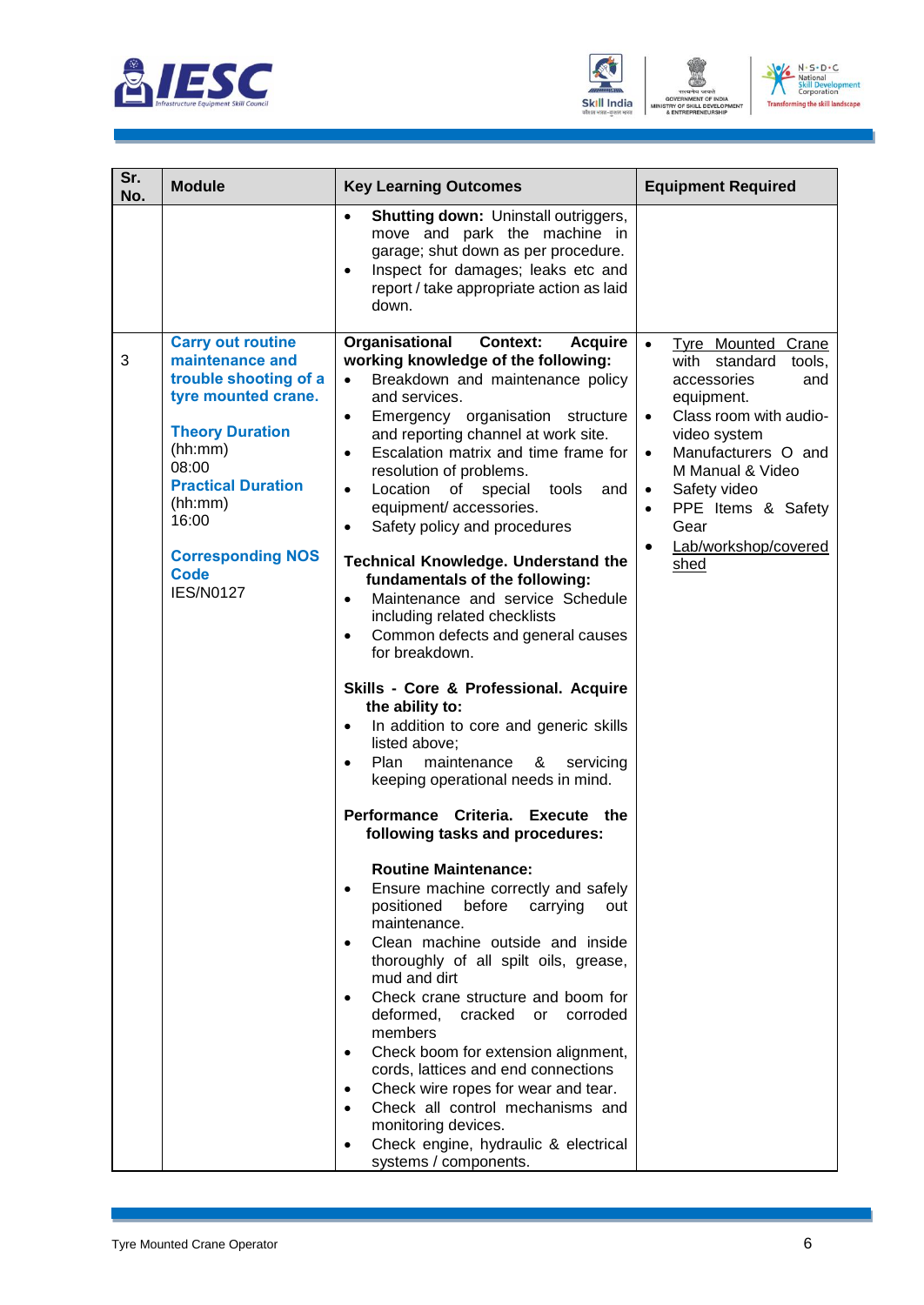





| Sr.<br>No. | <b>Module</b>                                                                                                                                                                                                                              | <b>Key Learning Outcomes</b>                                                                                                                                                                                                                                                                                                                                                                                                                                                                                                                                                                                                                                                                                                                                                                                                                                                                                                                                                                                                                 | <b>Equipment Required</b>                                                                                                                                                                                                                                                                                                 |
|------------|--------------------------------------------------------------------------------------------------------------------------------------------------------------------------------------------------------------------------------------------|----------------------------------------------------------------------------------------------------------------------------------------------------------------------------------------------------------------------------------------------------------------------------------------------------------------------------------------------------------------------------------------------------------------------------------------------------------------------------------------------------------------------------------------------------------------------------------------------------------------------------------------------------------------------------------------------------------------------------------------------------------------------------------------------------------------------------------------------------------------------------------------------------------------------------------------------------------------------------------------------------------------------------------------------|---------------------------------------------------------------------------------------------------------------------------------------------------------------------------------------------------------------------------------------------------------------------------------------------------------------------------|
|            |                                                                                                                                                                                                                                            | Clean air filter, replenish lubes and<br>$\bullet$<br>coolants as necessary<br>Lubricate/grease all the<br>moving<br>$\bullet$<br>joints/pins and pivot points.<br>Check battery electrolyte levels and<br>$\bullet$<br>terminals<br>Check wheel rim, tyre pressure and<br>$\bullet$<br>wheel nuts for tightness.                                                                                                                                                                                                                                                                                                                                                                                                                                                                                                                                                                                                                                                                                                                            |                                                                                                                                                                                                                                                                                                                           |
|            |                                                                                                                                                                                                                                            | <b>Basic Trouble Shooting:</b><br>Track machine operating hours to<br>$\bullet$<br>assess the right service schedule<br>Place machine correctly and safely<br>$\bullet$<br>using supports as necessary.<br>Diagnose the defect/ problem and<br>$\bullet$<br>rectify; if need be seek advice from<br>supervisor.<br><b>Documentation &amp; Reporting:</b><br>Ensure documentation on prescribed<br>$\bullet$<br>formats completed legibly and in time.<br>Report defects and problems in time<br>$\bullet$<br>and escalate, if beyond his scope, as<br>necessary                                                                                                                                                                                                                                                                                                                                                                                                                                                                              |                                                                                                                                                                                                                                                                                                                           |
| 4          | <b>Comply with</b><br><b>Worksite Health and</b><br><b>Safety Guidelines</b><br><b>Theory Duration</b><br>(hh:mm)<br>06:00<br><b>Practical Duration</b><br>(hh:mm)<br>12:00<br><b>Corresponding NOS</b><br><b>Code</b><br><b>IES/N7601</b> | Organisational<br>Context.<br><b>Acquire</b><br>working knowledge of the following:<br>Health, safety, environmental (HSE)<br>٠<br>policies<br>and<br>guidelines<br>of<br>the<br>company & their importance<br>Contact<br>details<br>οf<br>personnel<br>$\bullet$<br>responsible for HSE related matters &<br>in case of emergencies.<br>Location of first aid room / station and<br>$\bullet$<br>assembly points.<br>Reporting<br>channel<br>and<br>$\bullet$<br>documentation procedure for all HSE<br>related matters.<br><b>Technical Knowledge. Understand the</b><br>fundamentals of the following:<br>OEMs guidelines for health, safety<br>$\bullet$<br>and security requirements.<br>Types, use and importance<br>$\bullet$<br>οf<br>Personal Protective Equipment (PPE)<br>Types of common hazards and risks<br>$\bullet$<br>at worksite and preventive measures.<br>In case of emergencies, procedure to<br>$\bullet$<br>stop/ shut down machinery.<br>Common injuries and appropriate<br>$\bullet$<br>basic first aid treatment. | with<br>Hydra<br>Crane<br>$\bullet$<br>tools,<br>standard<br>accessories<br>and<br>equipment.<br>Class room with audio-<br>$\bullet$<br>video system<br>Organisation's ESH /<br>$\bullet$<br>Safety video<br>PPE Items & Safety<br>$\bullet$<br>Gear<br>Firefighting equipment<br>& Charts<br>First Aid Kit and<br>Charts |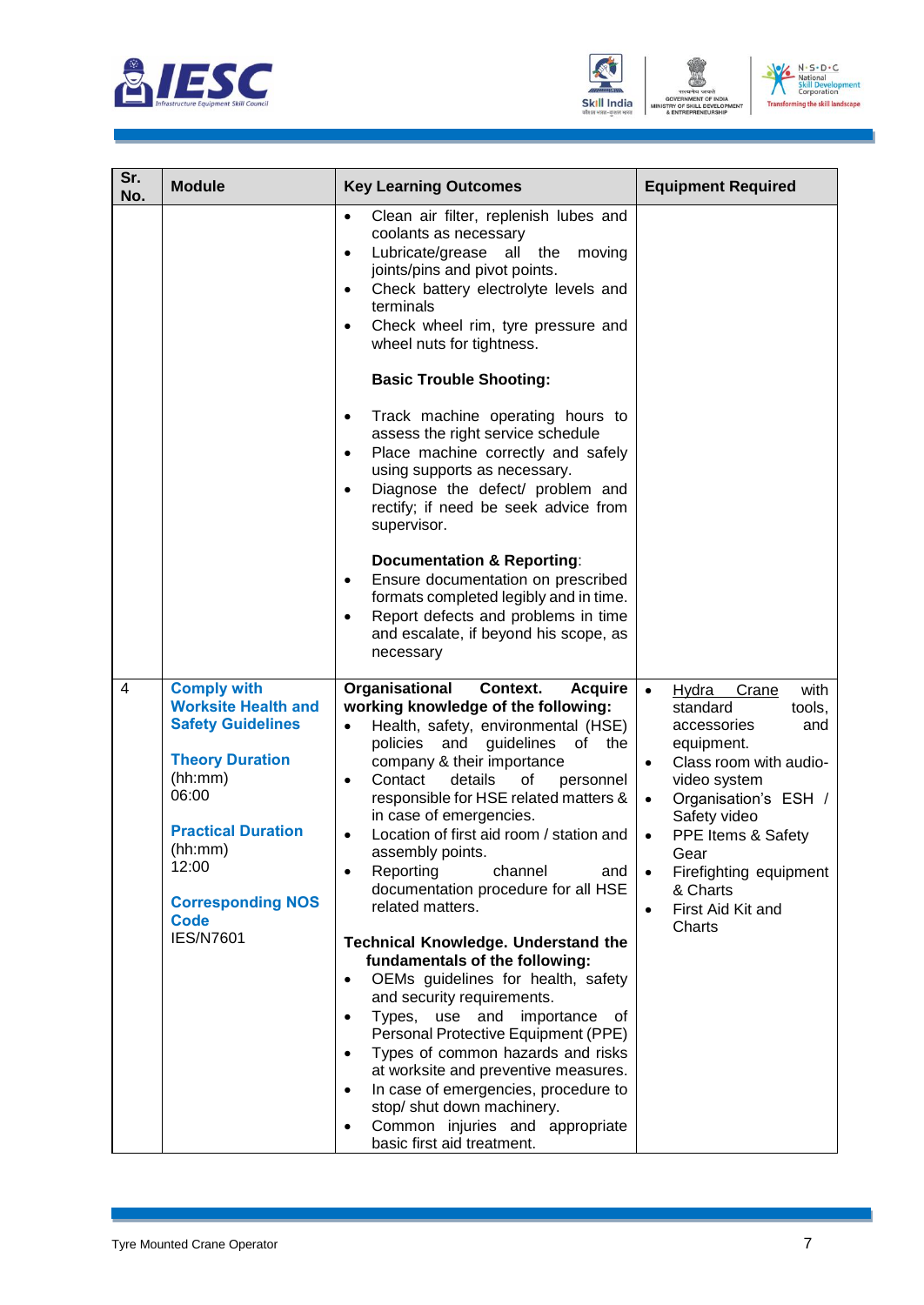





| Sr.<br>No. | <b>Module</b>                                                         | <b>Key Learning Outcomes</b>                                                                                                                                                                                                                                                                                                                                                                                                                                                                                                                                                                                                                                                                                                                                                                                                                                                                                                                                                                                                                                                                                                                   | <b>Equipment Required</b> |
|------------|-----------------------------------------------------------------------|------------------------------------------------------------------------------------------------------------------------------------------------------------------------------------------------------------------------------------------------------------------------------------------------------------------------------------------------------------------------------------------------------------------------------------------------------------------------------------------------------------------------------------------------------------------------------------------------------------------------------------------------------------------------------------------------------------------------------------------------------------------------------------------------------------------------------------------------------------------------------------------------------------------------------------------------------------------------------------------------------------------------------------------------------------------------------------------------------------------------------------------------|---------------------------|
|            |                                                                       | Firefighting<br>equipment:<br><b>Basic</b><br>$\bullet$<br>knowledge of handling and using<br>them.<br>Guidelines for transport, storage and<br>$\bullet$<br>disposal of hazardous materials and<br>waste<br>Safety signs/symbols and warnings<br>$\bullet$<br>used in worksites and their meaning<br>Skills - Core & Professional. Acquire<br>the ability to:<br>Use correct PPE and other safety<br>$\bullet$<br>gear while at the work site.<br>Performance Criteria. Execute the<br>following tasks and procedures:<br>Comply with<br>safety,<br>health,<br>$\bullet$<br>environment and security related<br>regulations & guidelines at work.<br>Correct use of Personal Protective<br>$\bullet$<br>Equipment (PPE) and other safety<br>gear at work site.<br>Follow safety measures during<br>$\bullet$<br>operations to ensure health and<br>safety of self and others; general<br>public not at risk.<br>Operate<br>fire<br>extinguishers<br>as<br>$\bullet$<br>applicable.<br>Support in administering basic first<br>$\bullet$<br>aid.<br>Record and report details as related<br>$\bullet$<br>to operations, incidents or accidents |                           |
|            |                                                                       | as applicable.                                                                                                                                                                                                                                                                                                                                                                                                                                                                                                                                                                                                                                                                                                                                                                                                                                                                                                                                                                                                                                                                                                                                 |                           |
|            | <b>Total Duration</b>                                                 | <b>Unique Equipment Required:</b>                                                                                                                                                                                                                                                                                                                                                                                                                                                                                                                                                                                                                                                                                                                                                                                                                                                                                                                                                                                                                                                                                                              |                           |
|            | <b>Theory Duration</b><br>80:00<br><b>Practical Duration</b><br>40:00 | Tyre Mounted Crane with standard tools, accessories and<br>$\bullet$<br>equipment.<br>Range of weighted loads with built in lifting hooks<br>$\bullet$<br>Class room with audio-video projection system<br>٠<br>Manufacturers O and M Manual & Video<br>$\bullet$<br>Safety video<br>$\bullet$<br>PPE Equipment: Helmet, gloves, earplugs, goggles, safety shoes<br>$\bullet$<br>Firefighting equipment and 'How to Use' Charts<br>$\bullet$<br>First Aid Box and 'How to Do' Charts<br>$\bullet$<br>Open ground and Lab/Workshop/Covered Shed                                                                                                                                                                                                                                                                                                                                                                                                                                                                                                                                                                                                 |                           |

Grand Total Course Duration: **120 Hours, 0 Minutes**

*(This syllabus/ curriculum has been approved by Infrastructure Equipment Skill Council)*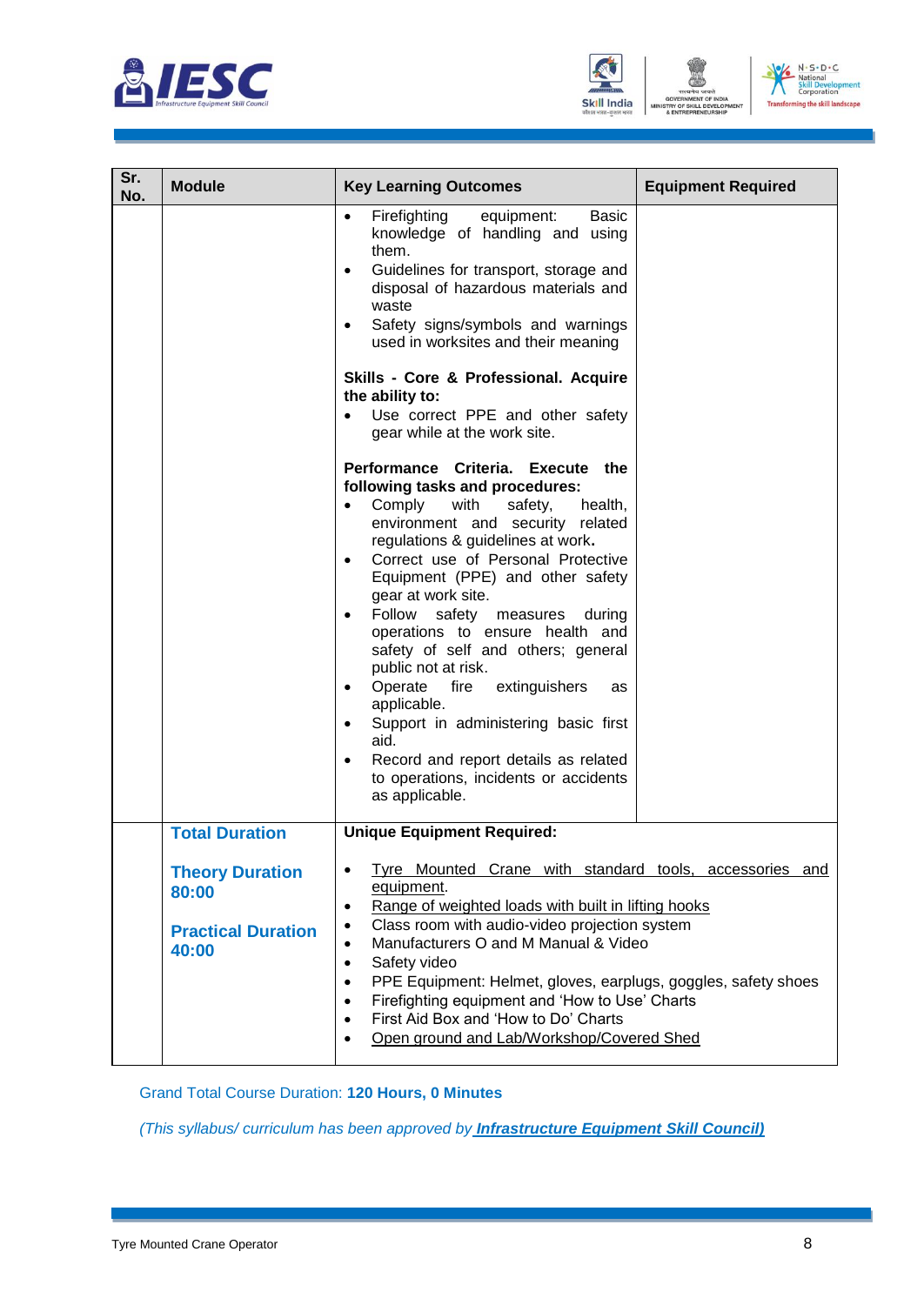



#### <span id="page-11-0"></span>**[Trainer Pre-requisites for Job role: "Tyre](#page-2-1) Mounted Crane Operator" [mapped to Qualification Pack: "IES/Q0109, v1.0"](#page-2-1)**

| Sr.<br>No. | <b>Area</b>                                                   | <b>Details</b>                                                                                                                                                                                                                                                 |  |
|------------|---------------------------------------------------------------|----------------------------------------------------------------------------------------------------------------------------------------------------------------------------------------------------------------------------------------------------------------|--|
| 1          | <b>Description</b>                                            | To deliver accredited training service, mapping to the curriculum detailed<br>above, in accordance with the Qualification Pack "IES/Q 0109 Version 1.0".                                                                                                       |  |
| 2          | Personal<br><b>Attributes</b>                                 | Aptitude for conducting training, with strong communication and<br>interpersonal skills. Passion for training and developing others; well-<br>organised; and a team player. Eager to learn and keep oneself updated<br>with the latest in the mentioned field. |  |
| 3          | <b>Minimum</b><br><b>Educational</b><br><b>Qualifications</b> | Class 8 <sup>th</sup> ; preferably 10th                                                                                                                                                                                                                        |  |
| 4a         | <b>Domain</b><br><b>Certification</b>                         | Certified for Job Role: "Tyre Mounted Crane Operator" mapped to QP:<br>"IES/Q 0109 - Version 1.0". Minimum accepted score 70%.<br>Desired: Certification Training in Tyre Mounted Crane Operations &<br>Maintenance.                                           |  |
| 4b         | <b>Platform</b><br><b>Certification</b>                       | Certified for Job Role: "Trainer" mapped to Qualification Pack: SSC/1402.<br>Minimum accepted score 70%.                                                                                                                                                       |  |
| 5          | <b>Experience</b>                                             | Around 3 to 4 years' site experience in Tyre Mounted Crane<br>$\bullet$<br>Operations.<br>At least 1 to 2 years' experience in conducting O and M training<br>$\bullet$<br>programs.                                                                           |  |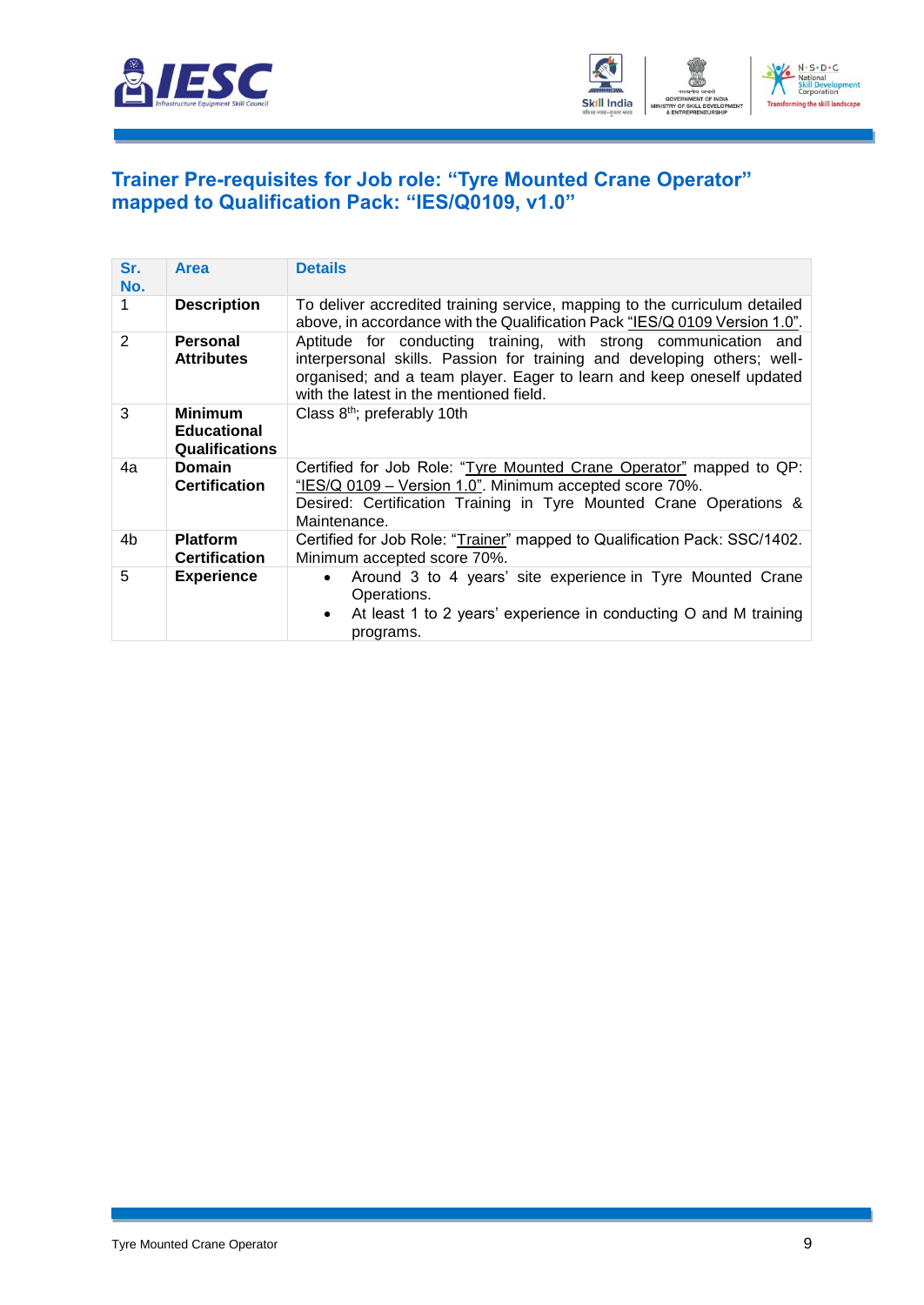



<span id="page-12-0"></span>

| <b>Assessment Criteria</b>  |                                    |
|-----------------------------|------------------------------------|
| <b>Job Role</b>             | <b>Tyre Mounted Crane Operator</b> |
| <b>Qualification Pack</b>   | <b>IES/Q 0109 Version 1.0</b>      |
| <b>Sector Skill Council</b> | <b>Infrastructure Equipment</b>    |

| Sr.<br>No. | <b>Guidelines for Assessment</b>                                                                                                                                                                                                                                                            |
|------------|---------------------------------------------------------------------------------------------------------------------------------------------------------------------------------------------------------------------------------------------------------------------------------------------|
| 1          | Criteria for assessment for each Qualification Pack will be created by the Sector Skill Council.<br>Each Performance Criteria. (PC) will be assigned marks proportional to its importance in<br>NOS. SSC will also lay down proportion of marks for Theory and Skills Practical for each PC |
| 2          | The assessment for the theory part will be based on knowledge bank of questions created<br>by the SSC                                                                                                                                                                                       |
| 3          | Individual assessment agencies will create unique question papers for theory part for each<br>candidate at each examination/training centre (as per assessment criteria below)                                                                                                              |
| 4          | Individual assessment agencies will create unique evaluations for skill practical for every<br>student at each examination/training centre based on this criteria.                                                                                                                          |
| 5          | To pass the Qualification Pack, every trainee should score a minimum of 50% aggregate.                                                                                                                                                                                                      |
| 6          | In case of successfully passing only certain number of NOS's, the trainee is eligible to take<br>subsequent assessment on the balance NOS's to pass the Qualification pack.                                                                                                                 |
|            |                                                                                                                                                                                                                                                                                             |

|                                                                                                   |                                                                                                                                |                             |        |               | <b>Marks Allocation</b>           |
|---------------------------------------------------------------------------------------------------|--------------------------------------------------------------------------------------------------------------------------------|-----------------------------|--------|---------------|-----------------------------------|
| Assessable<br><b>Outcomes</b>                                                                     | Assessment criteria for the<br>outcome                                                                                         | <b>Total</b><br><b>Mark</b> | Out Of | <b>Theory</b> | <b>Skills</b><br><b>Practical</b> |
| <b>IES/N0125</b><br>$1_{\cdot}$<br>Carry out pre-<br>operation checks<br>on tyre mounted<br>crane | PC1. Adhere to time limits given by<br>supervisor                                                                              |                             | 1      | $\Omega$      | 1                                 |
|                                                                                                   | PC2. Ensure the crane<br>body<br>components is free of cracks and<br>bearing wear                                              | 2                           | 1      | 1             |                                   |
|                                                                                                   | PC3. Checks that all decals are<br>legible and in place as<br>per<br>operation manual                                          | 40                          | 3      | $\Omega$      | 3                                 |
|                                                                                                   | PC4. Confirm no hydraulic oil leaks<br>and proper oil level<br>as<br>per<br>manufacturer's indicator                           |                             | 1      | $\Omega$      | 1                                 |
|                                                                                                   | PC5. Confirm no battery fluid leaks<br>and proper fluid level as per<br>manufacturer's indicator                               |                             | 4      | 1             | 3                                 |
|                                                                                                   | PC6. Ensure proper tyre pressure<br>and lug nut torque<br>as<br>per<br>manufacturer's indicator                                |                             | 3      | $\Omega$      | 3                                 |
|                                                                                                   | PC7. Make sure there is no engine<br>oil leaks and proper fuel and fluid<br>levels<br>manufacturer's<br>as<br>per<br>indicator |                             | 4      | 1             | 3                                 |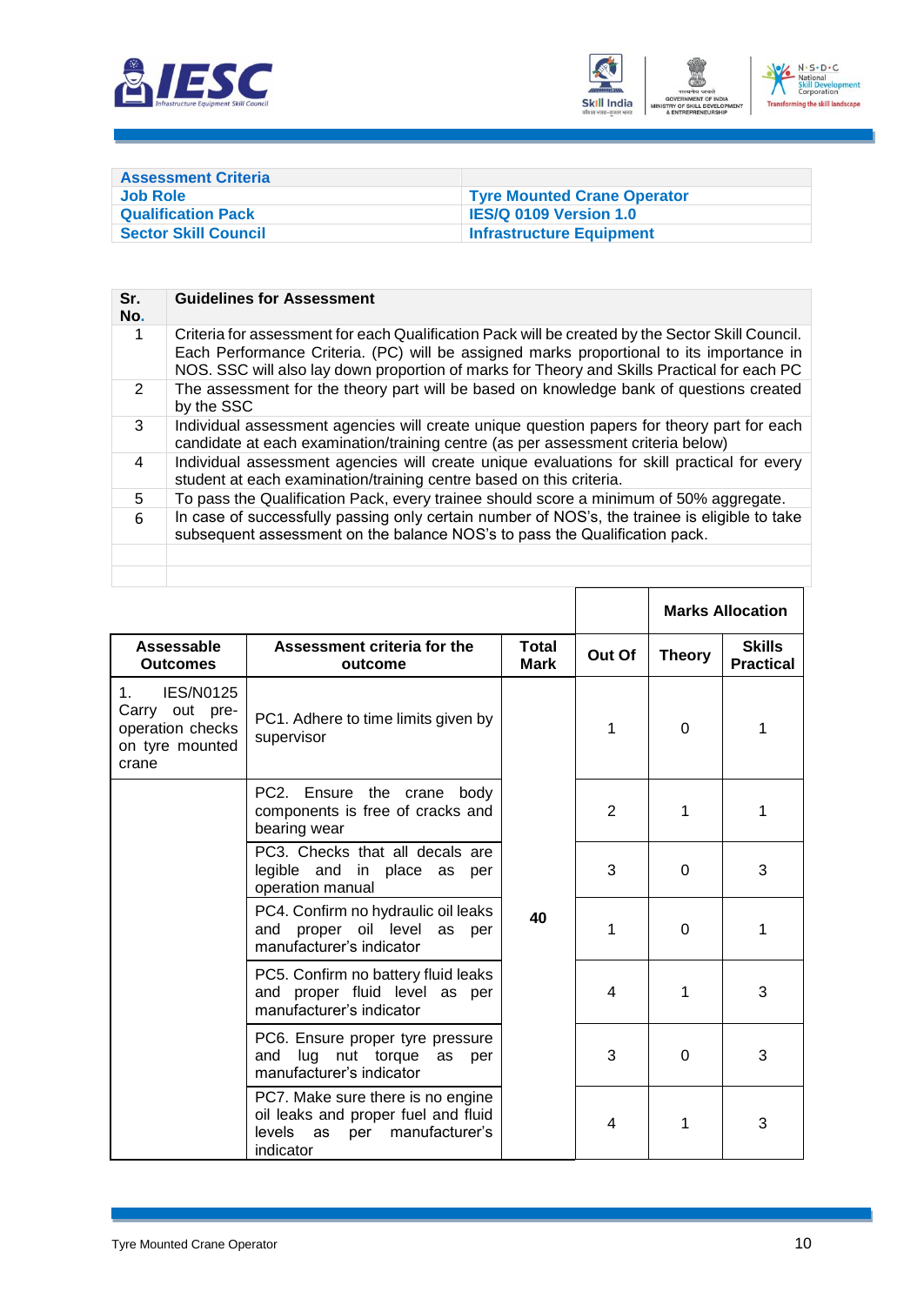



STRY OF S

**CILL DEVELOR** ENT

N. S. D. C.<br>National<br>Skill Development<br>Corporation **Transfr** ning the skill landscape

| PC8. Get fuel and oil filled if<br>needed as per manufacturer's<br>indicator                                                                                                                                                                                                                                                                                                                                                                                                                                                                                                      | 1 | 0 | 1 |
|-----------------------------------------------------------------------------------------------------------------------------------------------------------------------------------------------------------------------------------------------------------------------------------------------------------------------------------------------------------------------------------------------------------------------------------------------------------------------------------------------------------------------------------------------------------------------------------|---|---|---|
| PC9. Check the holding<br>and<br>control breaks to ensure that they<br>are functioning properly                                                                                                                                                                                                                                                                                                                                                                                                                                                                                   | 1 | 0 | 1 |
| PC10. Ensure the following<br>components are free of areas for<br>damage, improperly installed or<br>missing parts as per the<br>manufacturer 's manual:<br>- Electrical components, wiring<br>and electrical cables<br>· Hydraulic power unit, reservoir,<br>hoses, fittings, cylinders and<br>manifolds.<br>· Platform, tower, turntable,<br>scissor stack structures, their<br>components and wear pads<br>· Tyres and wheels<br>- Trailer lights and reflectors<br>Parking brake, and electric<br>braking system (including the<br>breakaway system)<br>Drive wheel and motor | 4 | 1 | 3 |
| PC11. Ensure the following<br>components as per operation<br>manual:<br>• Outriggers and Wheels<br>• Limit switches<br>• Pins, nuts, bolts and other<br>fasteners<br>• Hitch components<br>• Safety chains<br>• Engines their fuel systems and<br>related components<br>• Axle components<br>• Personal protective devices                                                                                                                                                                                                                                                        | 5 | 1 | 4 |
| PC12. Ensure that all structural<br>and other critical components are<br>present as per operation manual                                                                                                                                                                                                                                                                                                                                                                                                                                                                          | 1 | 0 | 1 |
| PC13.<br>Check<br>all<br>associated<br>fasteners and pins are in place and<br>properly tightened as per operation<br>manual                                                                                                                                                                                                                                                                                                                                                                                                                                                       | 3 | 0 | 3 |
| PC14. Ensure all compartment<br>covers are in place and latched as<br>per operation manual                                                                                                                                                                                                                                                                                                                                                                                                                                                                                        | 1 | 0 | 1 |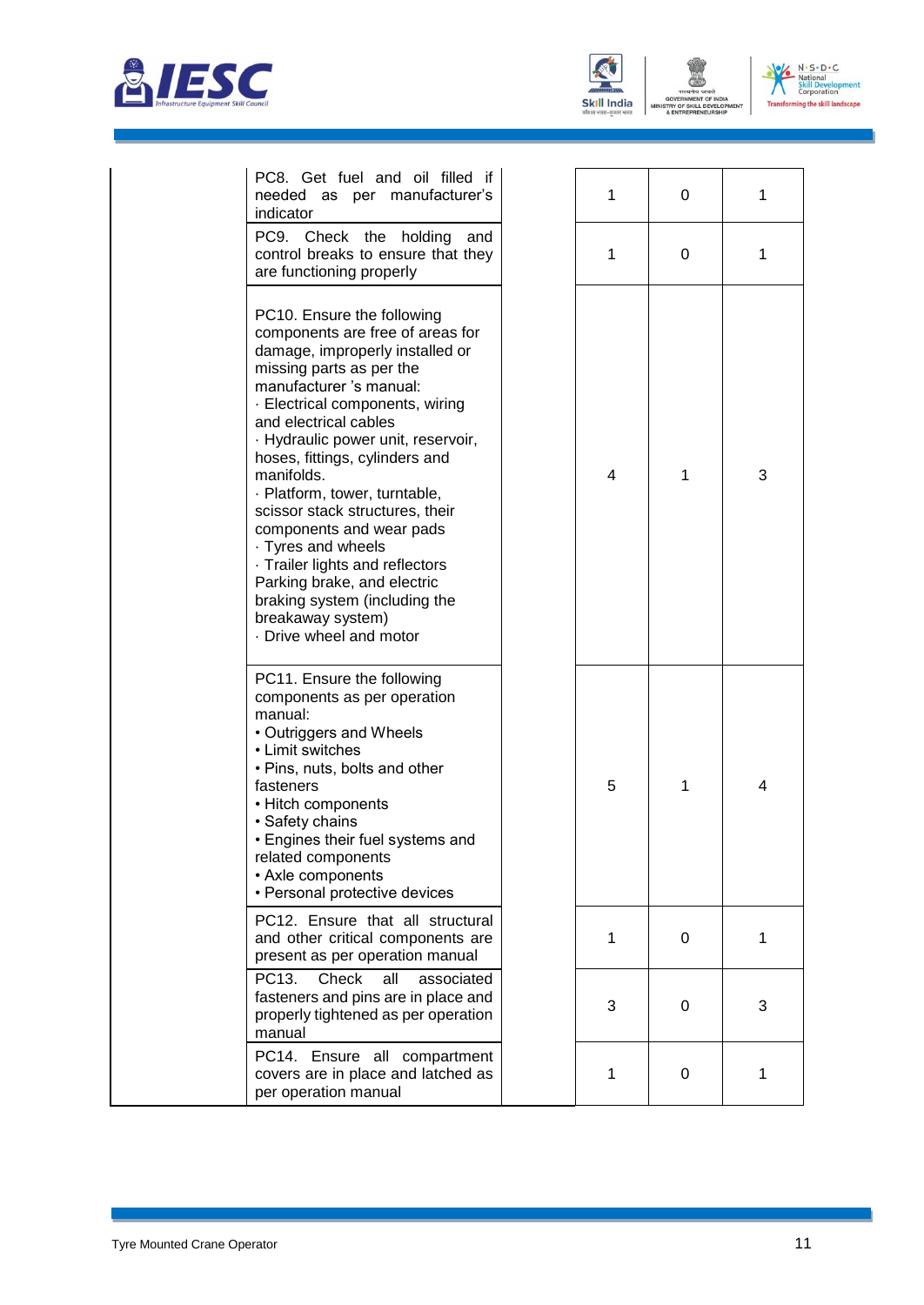





ENT

|                                                                          | PC15. Visually inspect entire<br>machine for:<br>• Cracks in welds or structural<br>components<br>• Excessive rust, corrosion or<br>oxidation<br>• Dents or damage to machine |              | 4  | 1 | 3  |
|--------------------------------------------------------------------------|-------------------------------------------------------------------------------------------------------------------------------------------------------------------------------|--------------|----|---|----|
|                                                                          | PC16.<br>Maintain<br>a<br>checking/maintenance logbook to<br>record all activities performed<br>before starting the crane                                                     |              | 1  | 0 | 1  |
|                                                                          | PC17. Report defects precisely to<br>the supervisor if beyond scope of<br>his role                                                                                            |              | 1  | 0 | 1  |
|                                                                          |                                                                                                                                                                               | <b>Total</b> | 40 | 6 | 34 |
| <b>IES/N0126</b><br>2.<br>Operate<br><b>Tyre</b><br><b>Mounted Crane</b> | PC1. Plan and organize the job<br>according to given instructions                                                                                                             |              | 1  | 0 | 1  |
|                                                                          | PC2.<br>Inspect the worksite<br>to<br>identify the soil condition to station<br>the Tyre Mounted Crane                                                                        |              | 3  | 0 | 3  |
|                                                                          | PC3. Ensure that Tyre Mounted<br>Crane<br>is<br>always<br>assembled/stationed on firm, level<br>ground                                                                        |              | 3  | 0 | 3  |
|                                                                          | PC4. Ensure Tyre mounted crane<br>is assembled near the load on<br>smooth surface                                                                                             |              | 3  | 0 | 3  |
|                                                                          | PC5. Appropriately Position the<br>hook to attach sling, shackle and<br>chains as per operation's manual                                                                      |              | 4  | 1 | 3  |
|                                                                          | PC6. Start the engine as per<br>operation's manual                                                                                                                            | 61           | 3  | 0 | 3  |
|                                                                          | PC7.<br>Ensure<br>outriggers<br>are<br>extended<br>fully<br>as<br>per<br>manufacturer's manual                                                                                |              | 3  | 0 | 3  |
|                                                                          | PC8.<br>Ensure<br>outriggers<br>are<br>equipped with<br>lock pins<br>per<br>manufacturer's manual                                                                             |              | 3  | 0 | 3  |
|                                                                          | PC9. Check the assembly and<br>relevant<br>that<br>safety<br>ensure<br>measures as per safety guidelines<br>taken                                                             |              | 2  | 1 | 1  |
|                                                                          | PC10. Use the emergency stop<br>button to disable all power to the<br>tyre mounted crane in case of a<br>crisis, as per operator manual                                       |              | 1  | 0 | 1  |
|                                                                          | PC11. Ensure safe working load as<br>per operation manual                                                                                                                     |              | 1  | 0 | 1  |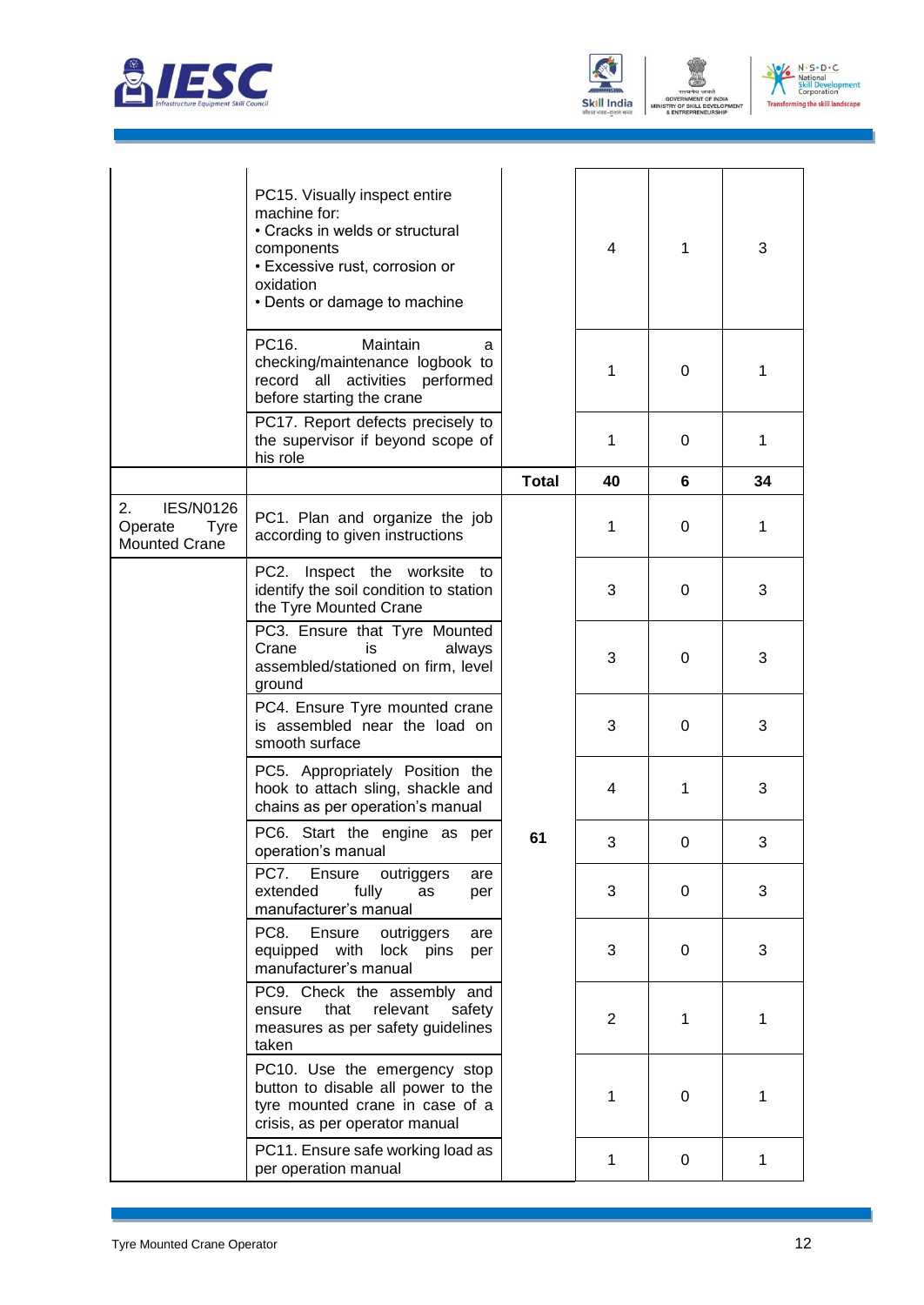



STRY OF S

**CILL DEVELOP** ENT

N. S. D. C.<br>National<br>Skill Development<br>Corporation **Transfr** ning the skill landscape

| PC12. Check wind speeds are<br>within the crane's operational limits                                                                                         | 1              | 0 | 1            |
|--------------------------------------------------------------------------------------------------------------------------------------------------------------|----------------|---|--------------|
| PC13. Ensure appropriate boom<br>extension as per operation manual                                                                                           | $\overline{2}$ | 1 | 1            |
| PC14. Hoist and release the load<br>at a small height to check the<br>holding and control breaks are<br>functioning properly, ahead of the<br>actual lifting | 4              | 1 | 3            |
| PC15. Carry out lifting of load in<br>coordination with rigger as per the<br>requirement                                                                     | 3              | 0 | 3            |
| PC16. Monitor<br>whilst<br>stability<br>moving a load                                                                                                        | $\mathbf{1}$   | 0 | $\mathbf{1}$ |
| PC17. Ensure good visibility of<br>both ends of the crane arm at all<br>times                                                                                | 1              | 0 | 1            |
| PC18.<br>Ensure<br>obstacles,<br>no<br>personnel or other obstructions<br>during lifting operation                                                           | $\overline{2}$ | 1 | 1            |
| PC19. Look out for people working<br>and hazards such as trenches,<br>potholes and cables                                                                    | $\mathbf{1}$   | 0 | 1            |
| PC20. Adhere to time limits given<br>by the supervisors                                                                                                      | $\mathbf{1}$   | 0 | $\mathbf{1}$ |
| PC21. Perform in-operation visual<br>checks on critical temperature and<br>pressure gauges as per operation<br>manual                                        | $\overline{2}$ | 1 | 1            |
| PC22. Select and use the right type<br>of brake in different situations and<br>conditions as per the operation<br>manual                                     | $\overline{2}$ | 1 | 1            |
| PC23. Ensure that walkway rules<br>e.g. operating the crane within the<br>permissible/ allocated areas are<br>followed                                       | 1              | 0 | 1            |
| PC24. Utilize judiciously various<br>signaling devices available in the<br>crane                                                                             | 1              | 0 | 1            |
| PC25. Keep a safe distance from<br>other plant or vehicles                                                                                                   | 1              | 0 | 1            |
| PC26. Work safely in accordance<br>with operational requirements and<br>associated Safe Systems of Work                                                      | $\overline{2}$ | 1 | 1            |
| PC27. Discharge the load safely at<br>the position and in the manner<br>designated by the supervisor                                                         | 1              | 0 | 1            |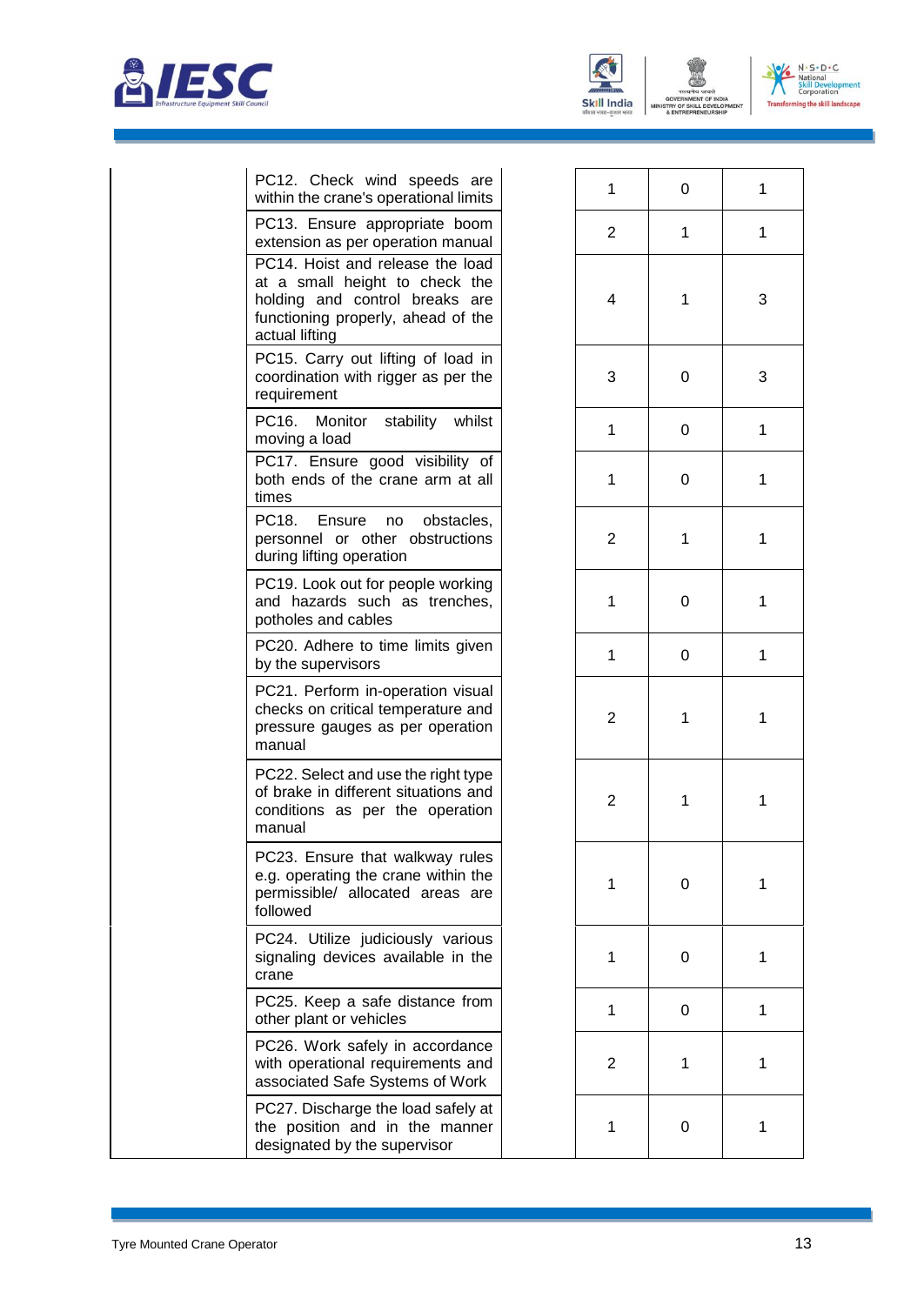





ENT

|                                                                                                                | PC28. Follow the instructions by                                                                      |              | $\mathbf 1$ | 0 | 1  |
|----------------------------------------------------------------------------------------------------------------|-------------------------------------------------------------------------------------------------------|--------------|-------------|---|----|
|                                                                                                                | the rigger<br>PC29. Operate and control the                                                           |              | 1           | 0 | 1  |
|                                                                                                                | boom as per operation manual                                                                          |              |             |   |    |
|                                                                                                                | PC30. Ensure laydown area is<br>sufficient in size to accommodate<br>load                             |              | 1           | 0 | 1  |
|                                                                                                                | PC31. Ensure laydown area is<br>clear of any obstruction and                                          |              | 1           | 0 | 1  |
|                                                                                                                | PC32.<br>Ensure<br>that<br>no<br>other<br>operators travel on or stand near<br>the Tyre Mounted Crane |              | 1           | 0 | 1  |
|                                                                                                                | PC33. Inform supervisor/rigger of<br>any problems while operating the<br><b>Tyre Mounted Crane</b>    |              | 1           | 0 | 1  |
|                                                                                                                | PC34. Ensure machine is Shut<br>down and secure properly when it<br>is unattended                     |              | 1           | 0 | 1  |
|                                                                                                                | PC35.<br>Appropriately<br>uninstall<br>outriggers                                                     |              | 1           | 0 | 1  |
|                                                                                                                |                                                                                                       |              |             |   |    |
|                                                                                                                |                                                                                                       | <b>Total</b> | 61          | 8 | 53 |
| 3.<br><b>IES/N0127</b><br>Perform<br>routine<br>maintenance and<br>troubleshooting<br>of Tyre Mounted<br>Crane | PC1. Assess the right service<br>schedule by tracking machine<br>operating hours                      |              | 1           | 0 | 1  |
|                                                                                                                | PC2. Check Crane Structure and<br>the following accessories as per<br>operation& maintenance manual   | 39           | 1           | 0 | 1  |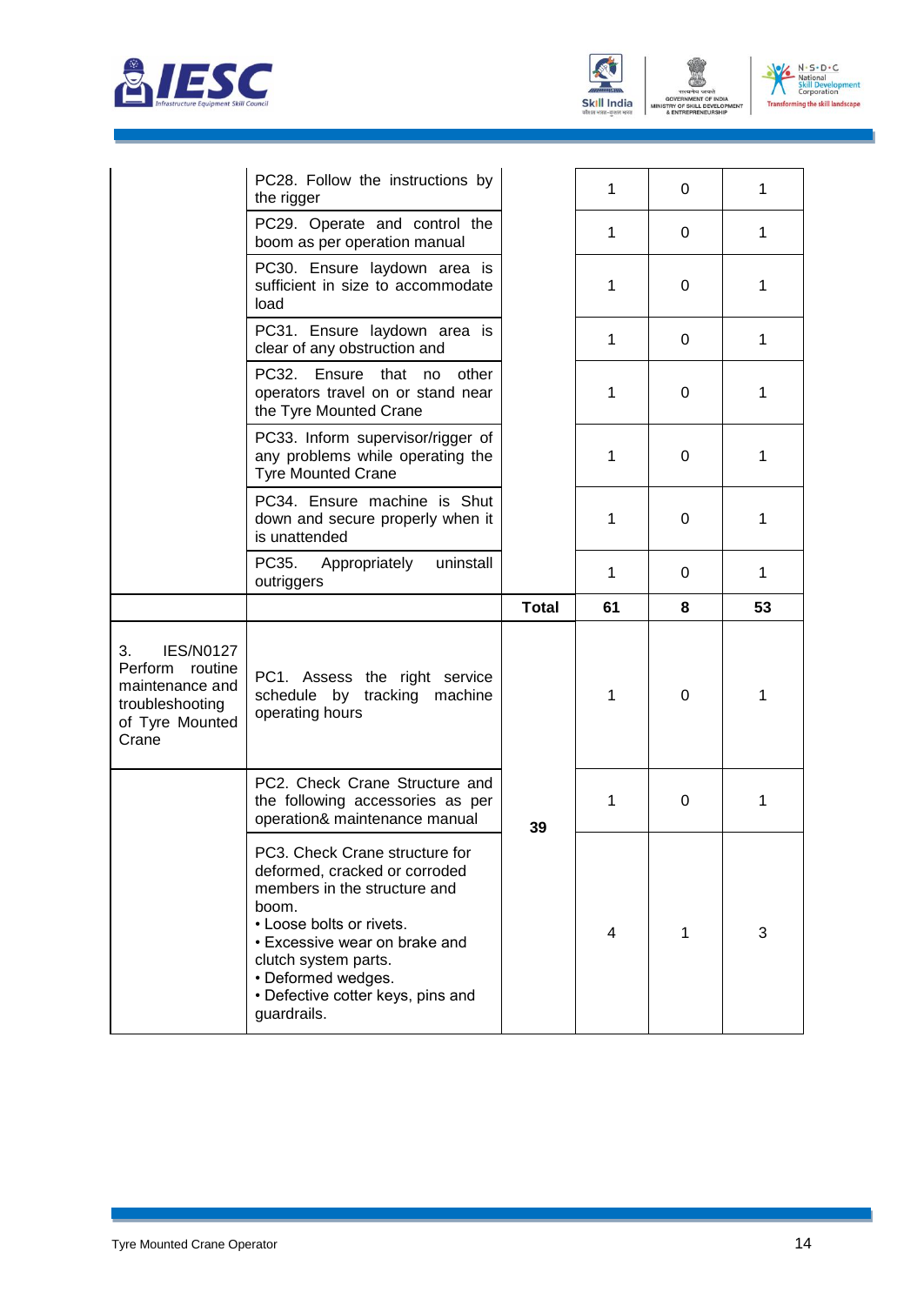





ENT

| PC4. Check for the following in<br>hydraulic system of Crane as per<br>operation & maintenance manual:<br>• Deterioration or leakage in air or<br>hydraulic systems<br>• Safe and effective operation on<br>hoses, pumps and motors<br>• Levels of fluid<br>• Air cleaners for replacement or<br>cleaning                                                                               | $\overline{4}$ | 1        | 3 |
|-----------------------------------------------------------------------------------------------------------------------------------------------------------------------------------------------------------------------------------------------------------------------------------------------------------------------------------------------------------------------------------------|----------------|----------|---|
| PC5. Check for the following<br><b>Control Mechanisms and</b><br>Monitoring Devices as per<br>operation & maintenance manual<br>• Cables, brakes and levers for<br>poor adjustment or excessive<br>wear.<br>• Marking on the load/radius<br>indicator over full range.<br>• Load moment indicator,<br>• Boom angle indicator,<br>• Boom length indicator and<br>• Anti two-block system | 3              | $\Omega$ | 3 |
| PC6. Check wire ropes for wear<br>and tear                                                                                                                                                                                                                                                                                                                                              | $\mathbf{1}$   | 0        | 1 |
| PC7. Check the following in the<br>main boom as per operation<br>manual:<br>• lift cylinder(s)<br>• telescoping cylinder(s)<br>• hydraulic hoses / tubing & fittings<br>• holding device<br>• auxiliary boom head ë structure                                                                                                                                                           | $\overline{4}$ | 1        | 3 |
| PC8. Check the following in the<br>Lattice boom extension<br>• Boom<br>• extension alignment<br>• cords<br>• lattices<br>• end connections                                                                                                                                                                                                                                              | 4              | 1        | 3 |
| PC9.<br>Replenish<br>coolants,<br>lubricants<br>and<br>fluids<br>as<br>per<br>operation & maintenance manual                                                                                                                                                                                                                                                                            | 1              | 0        | 1 |
| PC10. Grease all greasing pins<br>and pivot points as per operation &<br>maintenance manual                                                                                                                                                                                                                                                                                             | $\mathbf 1$    | 0        | 1 |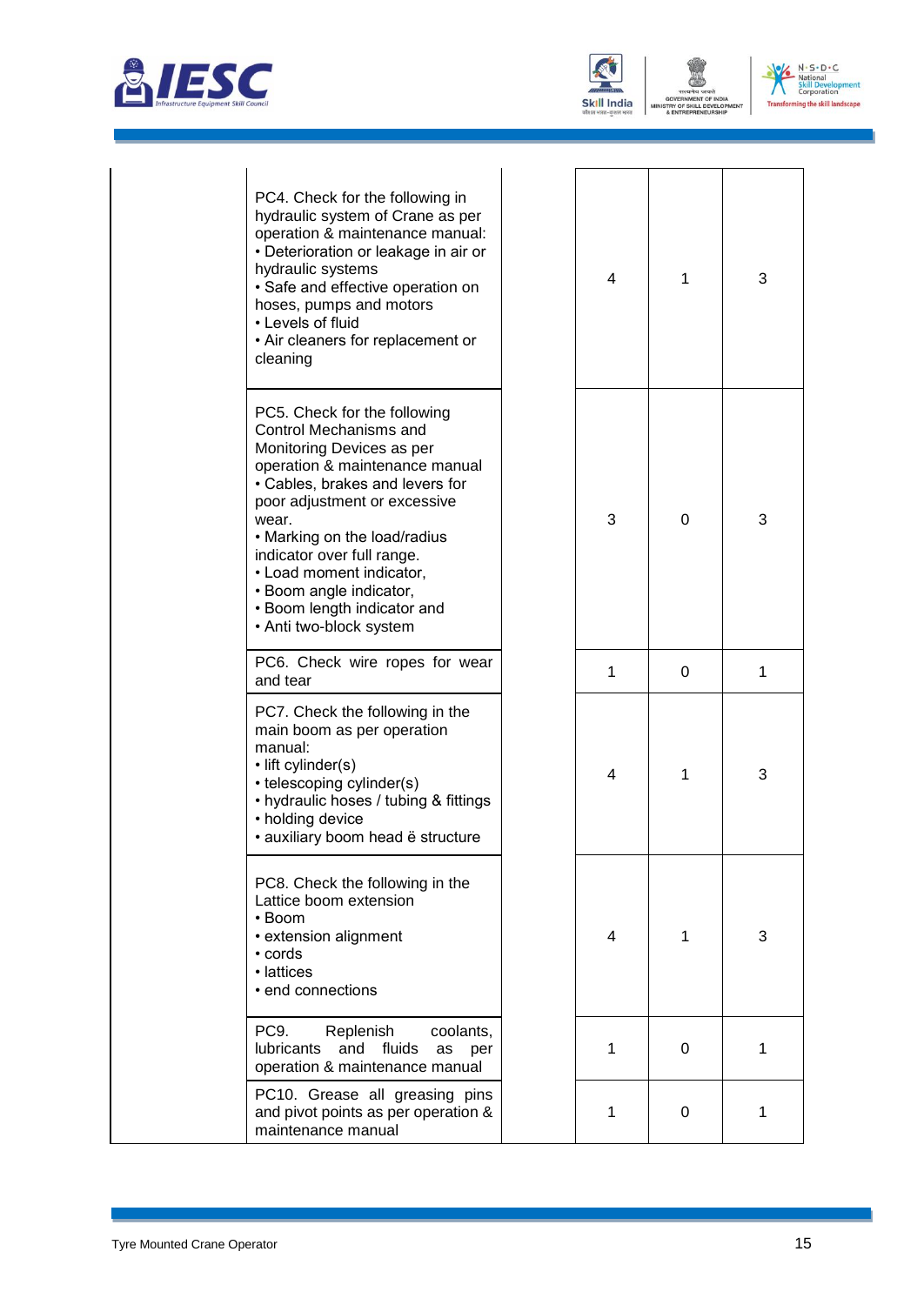



TRY OF

ENT

N - S - D - C<br>- National<br>Skill Development<br>Corporation  $V$ **Transfr** ning the skill landscape

|                                                                                               | PC11. Check battery levels and<br>condition of the terminals and carry<br>out minor adjustments as per<br>manufacturer's indicators  |              | 1              | 0           | 1            |
|-----------------------------------------------------------------------------------------------|--------------------------------------------------------------------------------------------------------------------------------------|--------------|----------------|-------------|--------------|
|                                                                                               | PC12. Check and maintain the tyre<br>rims, air pressure, wheel nits and<br>treads as<br>per<br>manufacturer's<br>indicators          |              | 1              | 0           | 1            |
|                                                                                               | PC13. Ensure the machine is on<br>firm and level ground before<br>attempting to carry out any<br>maintenance;                        |              | 1              | 0           | 1            |
|                                                                                               | PC14. Track machine operating<br>hours to assess the right service<br>schedule                                                       |              | $\mathbf{1}$   | 0           | $\mathbf{1}$ |
|                                                                                               | PC15. Complete timely and legibly<br>daily/ weekly maintenance sheets<br>as provided by the company                                  |              | 1              | 0           | 1            |
|                                                                                               | PC16. Ensure that suitable props/<br>support devices are used while<br>performing maintenance                                        |              | 1              | 0           | 1            |
|                                                                                               | PC17. Ensure that no maintenance<br>task on the engine is performed<br>when running or still hot                                     |              | $\mathbf{1}$   | 0           | 1            |
|                                                                                               | PC18. Assess when the problem is<br>beyond his competence and report<br>the problem to suitably qualified<br>and competent personnel |              | $\overline{2}$ | 1           | 1            |
|                                                                                               | PC19. Diagnose the problem                                                                                                           |              | 1              | 0           | $\mathbf{1}$ |
|                                                                                               | PC20. Handle and dispose waste<br>based on environmental guidelines<br>at the work place                                             |              | 1              | 0           | 1            |
|                                                                                               | PC21.Follow reporting procedures<br>as laid down by the employer                                                                     |              | 1              | $\mathbf 0$ | 1            |
|                                                                                               | PC22.Complete all documentation<br>in the prescribed standards in a<br>timely manner                                                 |              | 1              | 0           | 1            |
|                                                                                               | PC23.Report<br>and<br>escalate<br>problems/ incidents as required in<br>a timely manner                                              |              | 1              | 0           | $\mathbf{1}$ |
|                                                                                               | PC24.Report defects precisely to<br>the supervisor if beyond scope of<br>his role                                                    |              | 1              | 0           | 1            |
|                                                                                               |                                                                                                                                      | <b>Total</b> | 39             | 5           | 34           |
| <b>IES/N7601</b><br>4.<br>Comply<br>with<br>health<br>worksite<br>and<br>safety<br>guidelines | PC1. Comply with safety, health,<br>security and environment related<br>regulations/ guidelines at the work<br>site                  | 20           | 1              | 0           | 1            |
|                                                                                               |                                                                                                                                      |              |                |             |              |